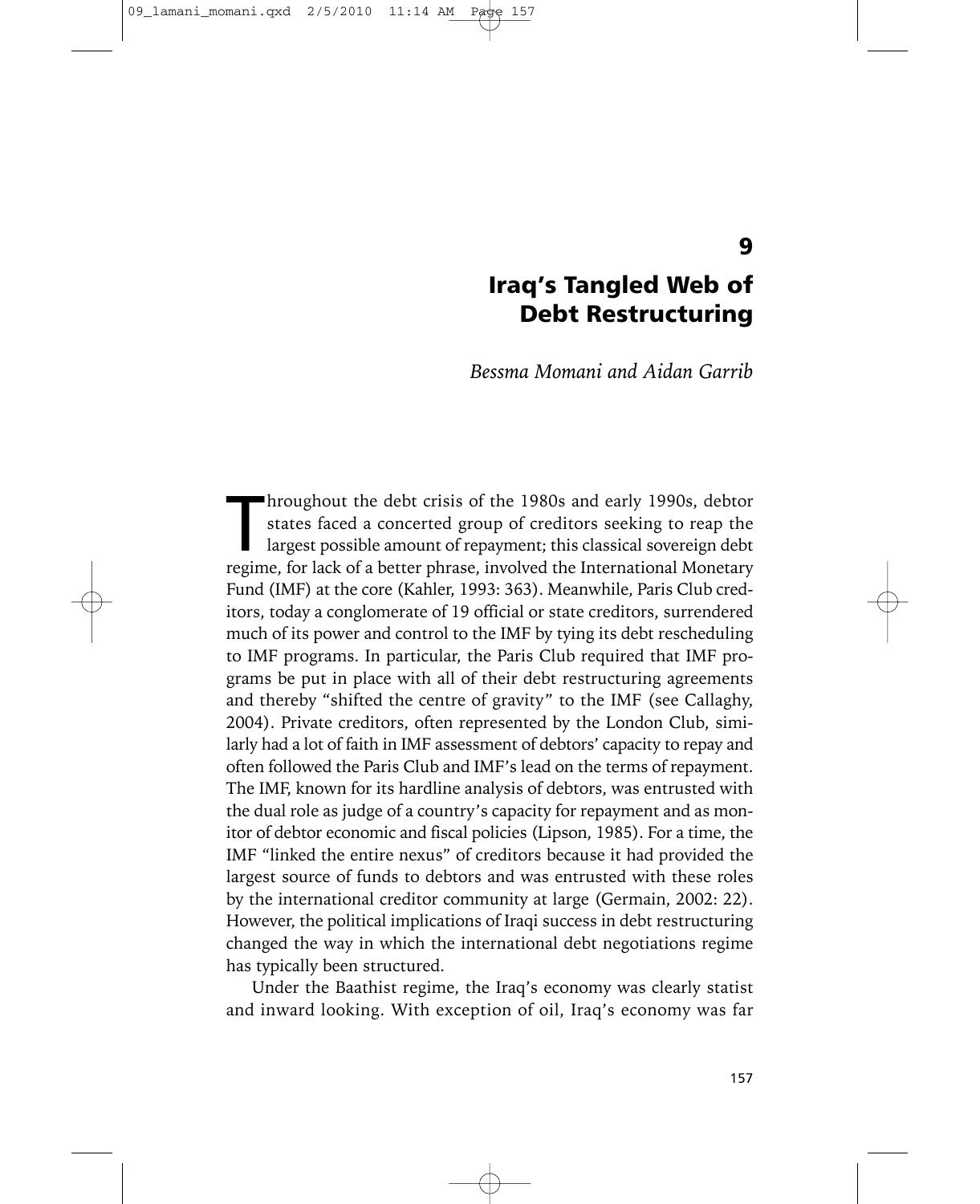removed from global trade. Plagued by crony capitalism and rentier state behaviour, the Iraqi state was fraught with economic inefficiencies (see Sanford, 2003). Its economic isolation was made worse throughout the 1990s by ten years of United Nations–led sanctions and international isolation of Iraq. In the meantime, Iraq had accumulated nearly \$120 billion in public debt: \$38.9 owed to industrialized states represented at the Paris Club (of which \$4 billion was owed to the United States); \$60–65 billion owed to 26 countries that were not Paris Club members, primarily and most notably in the neighbouring Persian Gulf states; and \$15 billion to private commercial creditors (see Table 9.1). This debt represented more than 400 percent of Iraq's annual Gross Domestic Product (GDP) earnings—a crushing debt-to-earnings ratio. Even before the United States (US) invaded Iraq, American political leaders understood the importance of Iraqi debt relief as a prerequisite to American "success" in Iraq.

Initially, the United States attempted to coax other creditors to forgive Iraqi debt on moral grounds. When this was rebuked, the Americans turned to the Paris Club and the IMF. The other Paris Club creditors, specifically France, Germany and Russia, refused to go along with the American and IMF program until they received "undisclosed concessions" from the Bush administration. These are widely believed to have included opportunities to participate in the reconstruction of Iraq, which had been previously limited to countries that had, in the words of US officials, "put boots on the ground." Eventually, however, the United States was able to use the United Nations Security Council to limit Iraq's reparation payments to its creditors. Then the US also managed to have the Paris Club offer its most generous of terms to any middle-income country ever received: 80 percent debt write-off and generous repayment conditions. With pressure exerted on the IMF, the US also managed to have the fund underestimate the Iraqi ability to repay their debt. Thus the stage was set for subsequent negotiations with Iraqi creditors.

Private creditors, both sovereign and commercial, were tied to the terms of the Paris Club agreement based on the club's "comparability of treatment" clause. After a number of years, private creditors settled their claims to Iraq's satisfaction. The remaining creditors, and by far the largest, were the Arab Gulf neighbours: principally Saudi Arabia, Kuwait, the United Arab Emirates (UAE) and Qatar. The political and historical animosity between Iraq and its Gulf neighbours had effectively put the brakes on Iraq's easy ride with its creditors. Therefore, despite US power and influence in the international political and economic system, Iraqi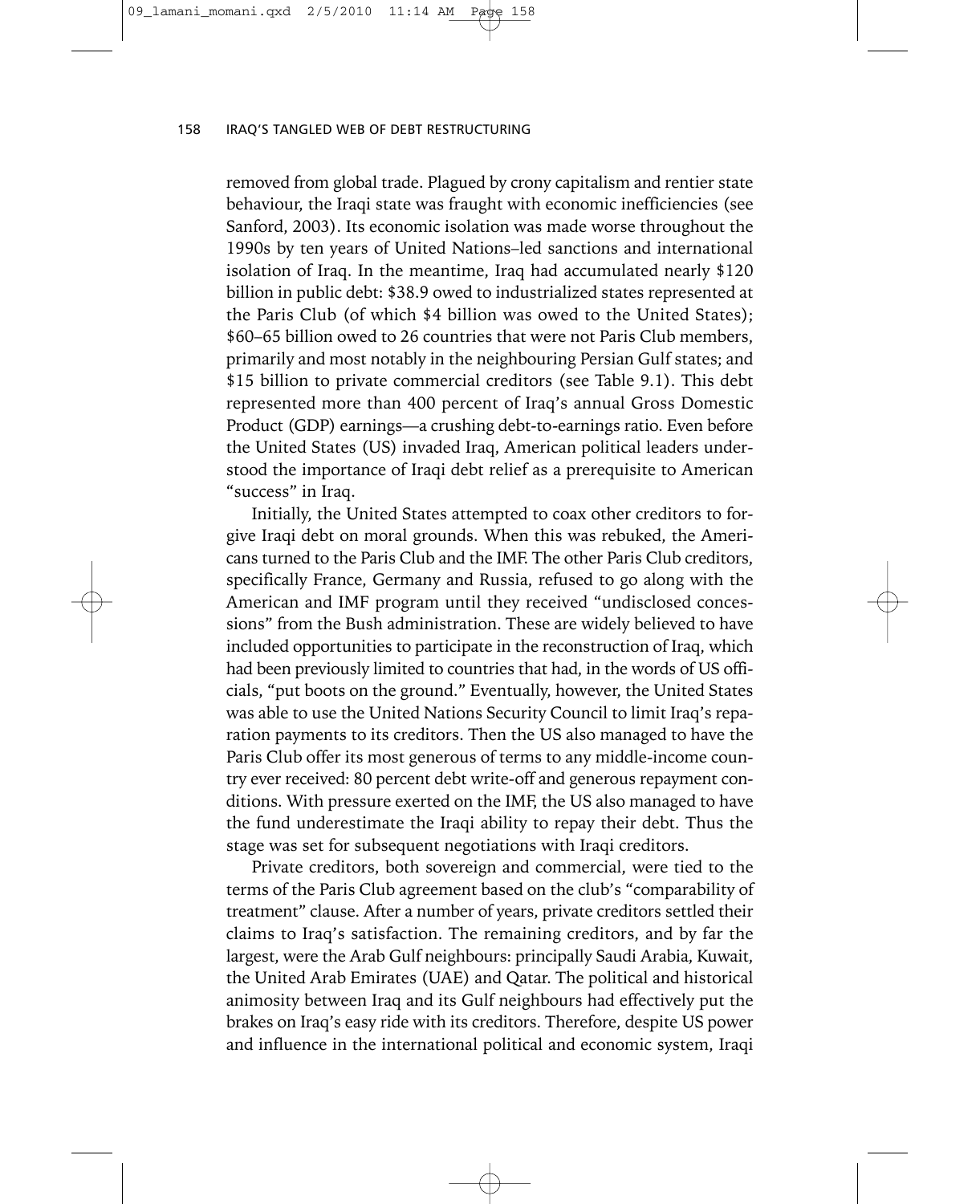|                                                                   | 2004<br>before debt<br>reduction <sup>a</sup> | 2004<br>before debt<br>reductionb | 2005  | 2006  | 2007  | 2008  | 2009  | 2010  |  |  |  |
|-------------------------------------------------------------------|-----------------------------------------------|-----------------------------------|-------|-------|-------|-------|-------|-------|--|--|--|
| Without the second and third stage of debt reduction <sup>c</sup> |                                               |                                   |       |       |       |       |       |       |  |  |  |
| Paris Club creditors 36.6                                         |                                               | 23.8                              | 25.0  | 26.3  | 27.6  | 28.8  | 29.9  | 30.6  |  |  |  |
| Non Paris club                                                    |                                               |                                   |       |       |       |       |       |       |  |  |  |
| creditors                                                         | 76.4                                          | 53.5                              | 56.2  | 59.0  | 61.9  | 64.7  | 67.1  | 68.6  |  |  |  |
| Of which: official                                                |                                               |                                   |       |       |       |       |       |       |  |  |  |
| creditors                                                         | 61.4                                          | 43.0                              | 45.1  | 47.4  | 49.8  | 52.0  | 53.9  | 55.2  |  |  |  |
| Multilateral                                                      |                                               |                                   |       |       |       |       |       |       |  |  |  |
| creditors <sup>d</sup>                                            | 0.6                                           | 0.9                               | 0.9   | 1.0   | 1.3   | 1.7   | 2.4   | 3.4   |  |  |  |
| Total debt                                                        | 113.6                                         | 78.2                              | 82.1  | 86.3  | 90.8  | 95.2  | 99.4  | 102.6 |  |  |  |
| Total debt (in                                                    |                                               |                                   |       |       |       |       |       |       |  |  |  |
| percent of GDP) 444.9                                             |                                               | 306.2                             | 279.8 | 221.2 | 200.9 | 185.3 | 179.6 | 170.1 |  |  |  |
| Total debt service <sup>e</sup>                                   |                                               | 0.0                               | 0.0   | 0.0   | 0.0   | 0.7   | 1.6   | 2.7   |  |  |  |
| With the second and third stage of debt reductionf                |                                               |                                   |       |       |       |       |       |       |  |  |  |
| Total debt                                                        | 113.6                                         | 78.2                              | 51.1  | 53.5  | 56.3  | 31.0  | 32.9  | 34.1  |  |  |  |
| Total debt (in                                                    |                                               |                                   |       |       |       |       |       |       |  |  |  |
| percent of GDP) 444.9                                             |                                               | 306.2                             | 174.3 | 137.2 | 124.6 | 60.3  | 59.4  | 56.6  |  |  |  |
| Total debt servicef                                               |                                               | 0.0                               | 0.0   | 0.0   | 0.0   | 0.6   | 0.8   | 1.1   |  |  |  |
|                                                                   |                                               |                                   |       |       |       |       |       |       |  |  |  |

Table 9.1 Iraq: Estimated External Debt Stock, 2004–10 (in billions of US\$ unless otherwise indicated)

Sources: The Paris Club and staff estimates; IMF Article IV agreement. http://www.imf.org/external/pubs/ ft/scr/2005/cr05294.pdf.

a Some debt has been reconciled, and the amount of reconciled debt is less than the initial claim. As a result, the estimates of debt outstanding prior to debt reduction are lower than those in the 2004 EPCA staff report (IMF Country Report 04/325).

b Assumes comparable debt reduction to all external debt.

 $\rm ^c$  The projection assumes the deferral of payments of principal and most interests until 2011.

d The project includes new debt. Iraq cleared its arrears to the Fund and the Bank in 2004.

e Debt service is actual amount paid (not accrued), excluding repayment of arrears.

f Assumes no additional debt other than a larger disbursement of Fund credit.

debt restructuring would hit an impasse when the time came to negotiate with its neighbours.

# Bargaining Iraqi Debt Relief: The Paris Club and the IMF

More than a month prior to the US invasion of Iraq, the US Congress discussed the need for economic reforms in Iraq. Congress urged President Bush "to organize debtor and donor conferences in order to restructure Iraq's debt and post–Persian Gulf War obligations and accumulate sufficient resources to fund the needs of an interim government during transition" (United States Congress, 2003a). The March 2003 US invasion of Iraq would end decades of Iraqi economic isolation and force Iraq to confront the forces of globalization; however, the question of what to do with the heavy burden of Iraqi debt, with its strain on the Iraqi interim government and its successor remained unanswered.

In the first month after the US invasion and of the occupation of Iraq,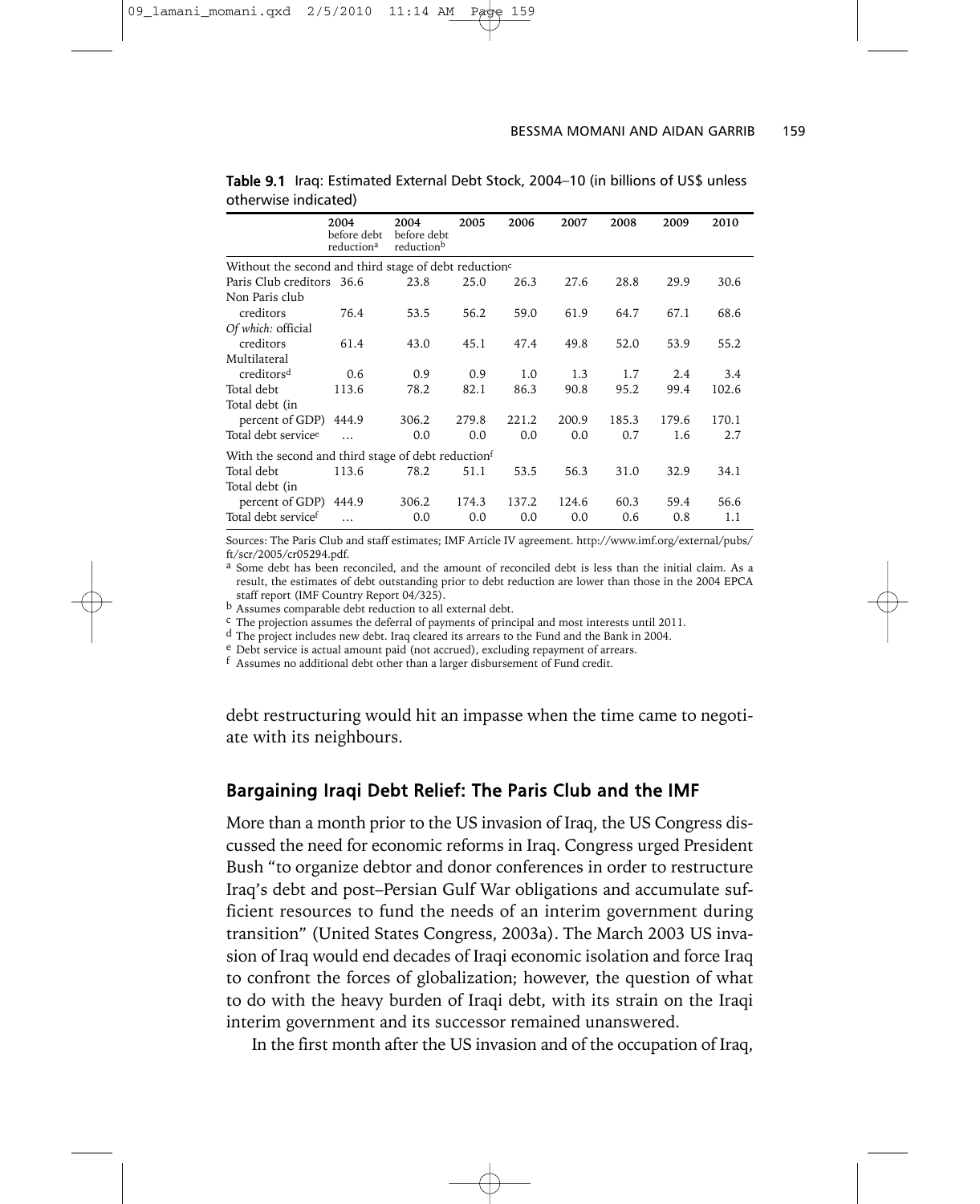the US government sent initial signals regarding the future of Iraq's public debt. A number of senior Bush administration officials, such as Deputy Secretary of Defense Paul Wolfowitz and Treasury Secretary John Snow, called on official creditors to cancel Iraqi debt. Similarly, US Congress approved a number of bills that deemed Iraqi debt to be odious and called on creditors, including the IMF and World Bank, to cancel outstanding claims (United States Congress, 2003d). At the behest of Congress, Secretary Snow also instructed the IMF's US Executive Director to oppose any loans to Iraq unless "there are sufficient safeguards in place to prevent the loan proceeds from being used to reimburse the persons and governments holding the debt, as of such date of enactment, for any losses with respect to the debt" (United States Congress, 2003c).

Snow noted that he would take the issue of Iraqi debt relief to the G7 meeting of finance ministers held in April 2003. He stated: "Certainly the people of Iraq shouldn't be saddled with those debts incurred through the regime of the dictator who's now gone" (Beattie, 2003). In effect, the United States did not want the new Iraqi regime to pay the burden of Iraq's past debt; instead, the United States wanted official creditors to share the burden of what it started to characterize as "odious debt." The term "odious debt" has no international legal standing, but it has been used in the past to characterize debt incurred by oppressive governments that, in turn, burden their oppressed citizens. By April 2003, US Congress had agreed to a resolution that pointedly asked France, Germany and Russia to cancel Iraqi debt (United States Congress, 2003b). The United States was taking the position that the international community now needed to share the burden of reconstructing Iraq.

Consequently, the United States proceeded to call and organize a Paris Club meeting of Iraq's official creditors in May 2003.1 The Paris Club, established in 1956, has been used by creditor states to organize common stances on rescheduling the debt of those debtor states in arrears. France, Germany and Russia were the largest official creditors in the 2003 meeting.<sup>2</sup> When the meeting commenced, the Bush administration, influenced by the US Christian right movement, framed Iraqi debt forgiveness in moral terms (see Helleiner and Cameron, 2006). The future of the Iraqi people, President Bush argued, should not be mortgaged to the enormous burden of debt incurred to enrich Saddam Hussein's corrupt and repressive regime (Bush, 2003). Similar appeals were made by the White House Press Secretary: "They [Iraqis] should not be burdened with a debt of a brutal regime that had little interest in helping the Iraqi people, but had a lot of interest in building palaces and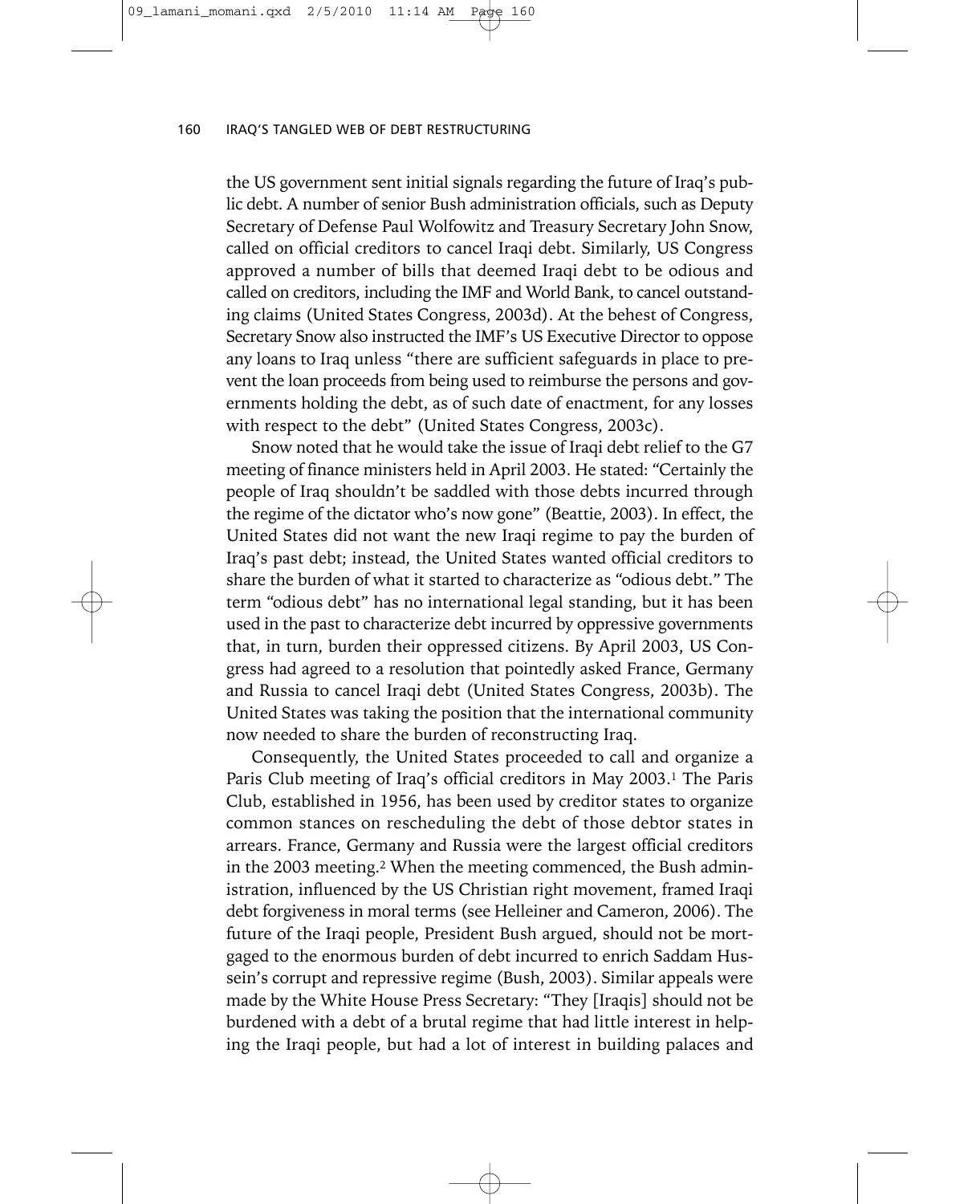#### BESSMA MOMANI AND AIDAN GARRIB 161

building torture chambers and pursuing weapon programs" (McClellan, 2003). Carefully framing debt relief in a moral imperative was intended to garner support for debt relief from the international community, most of whom had vehemently opposed the war. As one US Congressmen noted, "I believe there is money that needs to be spent in Iraq but not only our money...We had a coalition of the willing. Now we need a coalition of the wallet. Let them step up to the plate to share the financial responsibility to create stability and a democracy in Iraq" (Mikulski, 2003). Fearing an upcoming US election, the Bush administration met congressional calls for sharing the burden of the Iraqi reconstruction. The United States thus bent to domestic pressure and convened an international donor conference to raise funds for Iraq.

The October 2003 meeting in Madrid included 73 countries and 20 international organizations and resulted in pledges of US\$33 billion in grants and loans (see Table 9.2 for breakdown of donor pledges). The majority of the pledged funds were in the form of loans by international financial institutions (IFI), mainly the IMF and World Bank. To enable the release of these IFI loans, however, debt restructuring would be needed. To assist in the process, the Paris Club introduced the Evian debt relief terms—some of the most generous, and politically charged terms of debt relief to be introduced at the forum (see Weiss, 2009). Consequently, two months later, President Bush appointed James Baker, a respected former Chief of Staff and Secretary of Treasury under the Reagan administration, and a former Secretary of State under the Bush Sr. administration, as his special envoy on Iraqi debt relief.<sup>3</sup> The appointment of Baker signalled a new, multilateral phase after the invasion of Iraq; perhaps an implicit message that America was ready to bargain. Baker soon began a whistle stop tour of Russia, UK, France, Italy, Germany, Japan, South Korea, China, Saudi Arabia, Kuwait, Qatar and the United Arab Emirates to bolster support for debt cancellation. Baker quickly reached a consensus with Iraq's main European creditors under the terms of the Paris Club agreement. The US, France and Germany released a joint statement agreeing to a substantial reduction of Iraqi debt (White House Press Release, 2003). Iraq's major European creditors would cancel a significant portion of Iraq's outstanding debt, and others indicated willingness to work within the parameters of the Paris Club. Table 9.2 summarizes pledges made at the International Donor's Conference for Iraq in Madrid, Spain, on October 23–24, 2003.

The Paris Club creditors, however, were not the majority of Iraq's creditors (see Figure 9.1). Both commercial creditors, many represented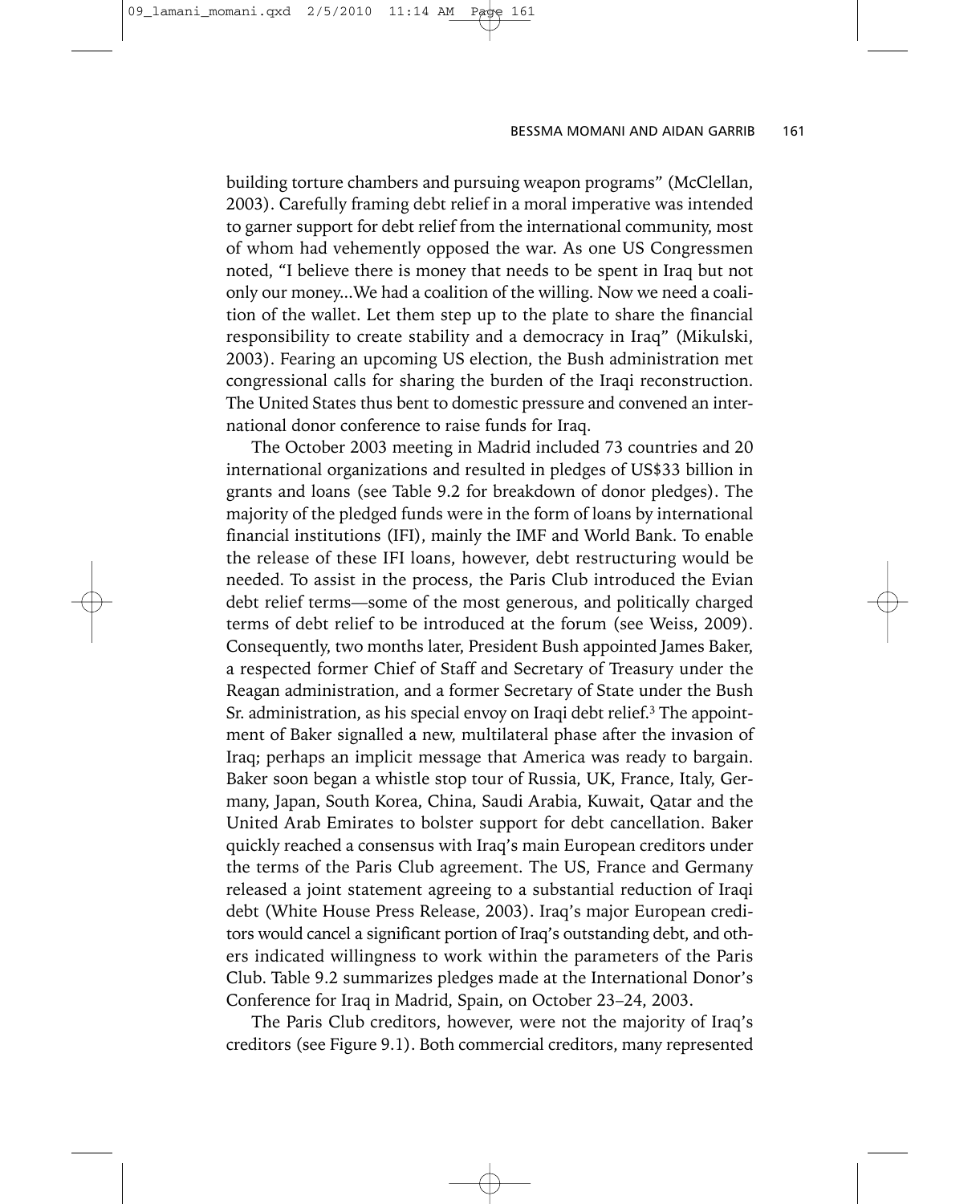| Donor                                     | 2005     | 2005-2007         | Unpecified by Year <sup>c</sup> | Total <sup>d</sup>  |
|-------------------------------------------|----------|-------------------|---------------------------------|---------------------|
| Countries                                 | 569.59   | 758.62            | 25,118.50                       | 26,446.71           |
| Australia                                 | 45.59    | 0.00              | 0.00                            | 45.59               |
| Austria                                   | 1.94     | 3.53              | 0.00                            | 5.48                |
| Belgium                                   | 5.89     | 0.00              | 0.00                            | 5.89                |
| Bulgaria                                  | 0.64     | 0.00              | 0.00                            | 0.64                |
| Canada                                    | 0.00     | 0.00              | 187.47                          | 187.47              |
| China                                     | 0.00     | 0.00              | 25.00                           | 25.00               |
| Cyprus                                    | 0.00     | 0.00              | 0.12                            | 0.12                |
| Czech Republic                            | 7.33     | 7.33              | 0.00                            | 14.66               |
| Denmark                                   | 26.95    | 0.00              | 0.00                            | 26.95               |
| Estonia                                   | 0.08     | 0.00              | 0.00                            | 0.08                |
| Finland                                   | 5.89     | 0.00              | 0.00                            | 5.89                |
| Greece                                    | 0.00     | 0.00              | 3.53                            | 3.53                |
| Hungary                                   | 1.24     | 0.00              | 0.00                            | 1.24                |
| India                                     | 10.00    | 0.00              | 0.00                            | 10.00               |
| Irane                                     | 5.00     | 0.00              | 0.00                            | 5.00                |
| Ireland                                   | 3.53     | 0.00              | 0.00                            | 3.53                |
| Iceland                                   | 1.50     | 1.00              | 0.00                            | 2.50                |
| Italyf                                    | 0.00     | 0.00              | 235.62                          | 235.62              |
| Japan <sup>g</sup>                        | 0.00     | 0.00              | 4,914.00                        | 4,914.00            |
| Korea                                     | 0.00     | 0.00              | 200.00                          | 200.00              |
| Kuwait                                    | 0.00     | 0.00              | 500.00                          | 500.00              |
|                                           | 1.18     | 1.18              | 0.00                            | 2.36                |
| Luxembourg<br>Malta                       | 0.00     | 0.00              | 0.27                            | 0.27                |
| Netherlands                               | 9.42     | 0.00              | 0.00                            | 9.42                |
| New Zealand                               | 3.35     |                   |                                 | 3.35                |
|                                           |          | 0.00              | 0.00                            |                     |
| Norwayh                                   | 4.29     | 8.58              | 0.00                            | 12.87               |
| Oman                                      | 0.00     | 0.00              | 3.00                            | 3.00                |
| Pakistan                                  | 0.00     | 0.00              | 2.50                            | 2.50                |
| Qatar                                     | 0.00     | 0.00              | 100.00                          | 100.00              |
| Saudi Arabia                              | 120.00   | 380.00            | 0.00                            | 500.00              |
| Slovenia                                  | 0.27     | 0.15              | 0.00                            | 0.42                |
| Spain                                     | 80.00    | 140.00            | 0.00                            | 220.00              |
| Sri Lanka                                 | 0.00     | 0.00              | 0.00                            | 0.00                |
| Sweden                                    | 0.00     | 0.00              | 33.00                           | 33.00               |
| Turkey                                    | 0.00     | 0.00              | 50.00                           | 50.00               |
| United Arab Emirates                      | 0.00     | 0.00              | 215.00                          | 215.00              |
| United Kingdom                            | 235.48   | 216.85            | 0.00                            | 452.33              |
| United Statesi                            | 0.00     | 0.00              | 18,649.00                       | 18,649.00           |
| European Community<br>EC+EU Member States | 235.62   | 0.00              | 0.00                            | 235.62              |
| + Acceding Countries 614.83               |          | 369.04            | 272.54                          | 1,256.41            |
| International Financial                   |          |                   |                                 |                     |
| Institutions                              | 1,350.00 | 4,200.00-7,900.00 | 0.00                            | 5,550.00 - 9,250.00 |
| IMF                                       | 858.00   | 1,700.00-3,400.00 | 0.00                            | 2,550.00-4,250.00   |
| World Bank                                | 500.00   | 2,500.00-4,500.00 | 0.00                            | 3,000.00 - 5,000.00 |
| Total                                     | 2,155.21 | 4,958.62-8,658.62 | 25,118.50                       | 33,232.33–35,932.33 |

Table 9.2 International Donor Pledges<sup>a</sup> for Iraq (in USD millions<sup>b</sup>)

Source: UNDP, http://iraq.undg.org/uploads/doc/summary%20tables.pdf.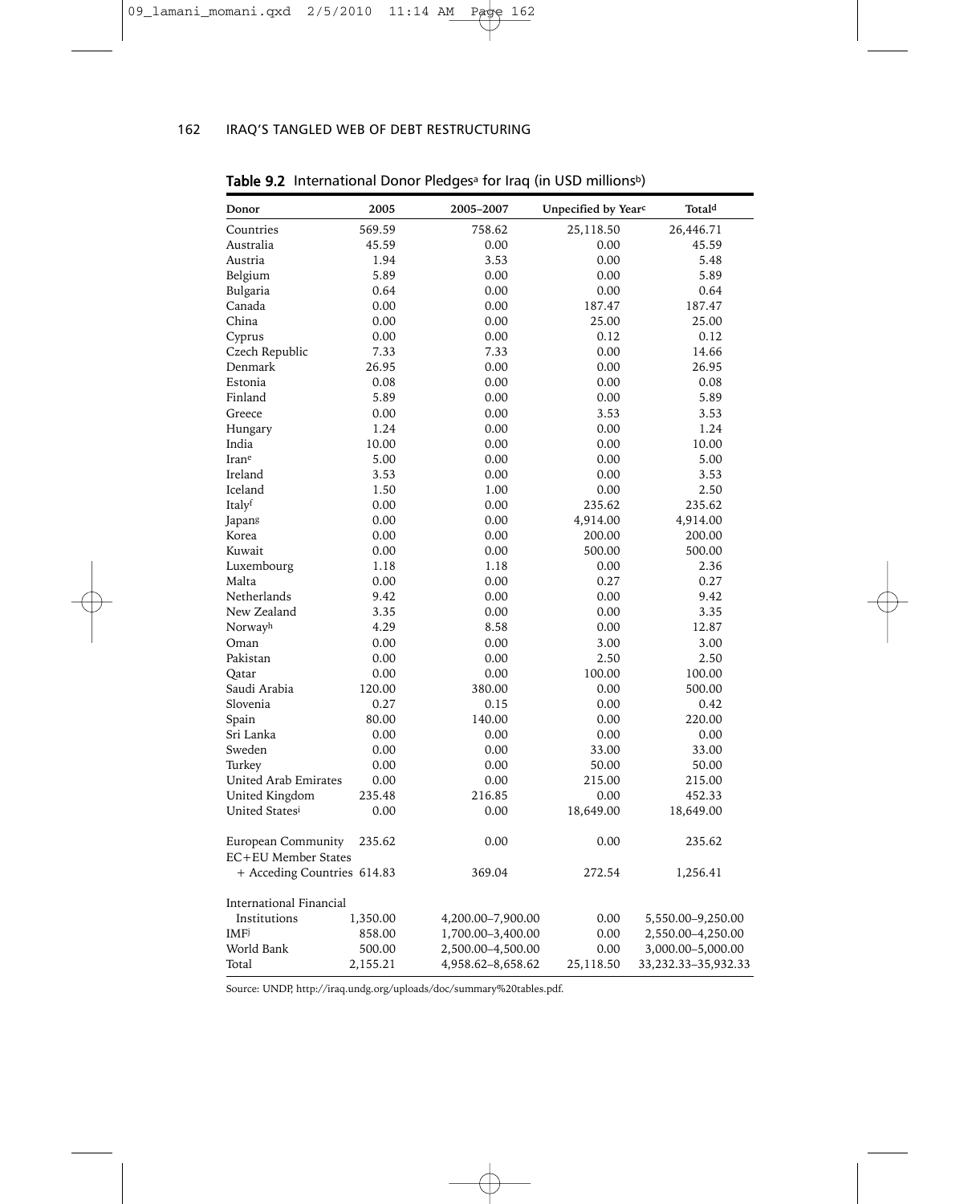## Table 9.2 cont'd

- $^{\rm a}$  A pledge is an indication of intent to mobilize funds for which an appropriate sum of contribution is specified. Most donors were not able to specify the type of grant assistance at the time of the Donor's Conference. The following countries offered in-kind assistance: Bahrain, Chile, Egypt, Germany, Jordan, Latvia, Mexico, Poland, Portugal, Slovakia, Sri Lanka, Switzerland, Thailand, Tunisia, Vietnam.
- b Source for all exchange rates: IMF exchange rates in SDR terms for October 24, 2003.
- c Many donors were not able to provide a breakdown by year.
- d Amounts do not include identified humanitarian assistance (total of 115.17 M USD). Amounts do not include exports credits and guarantees: Austria 11.78 M USD, Saudi Arabia 500 M USD, and Denmark 154.54 M USD.
- e In addition to the amount in the table above, Iran pledged an economic package, with an estimated value of 1,495 M USD, which includes credit facilities, restoration of religious sites, tourism and pilgrimage, technical and advisory services, trade, investment, market access and humanitarian assistance.
- f Amounts unspecified between grants and loans are: Italy (235.62 M USD) and Qatar (100 M USD).
- g Japan's assistance of 4.914 M USD consists of (i) grant assistance of 1,414 M USD for the immediate reconstruction needs of Iraq within the Japan's commitment, chiefly corresponding to the reconstruction needs anticipated through 2004; and (ii) assistance of up to 3,500 M USD, basically utilizing concessional yen loans, chiefly corresponding to the medium-term reconstruction needs for a period extending approximately through the year 2007, taking into account the situation of Iraq including security and the advancement of political process, the progress of the reconstruction projects, developments toward the solution of debt issue, and discussion of the international community, etc.
- h In addition to the amount in the table above, Norway pledged up to 30 M NOK from NORAD's global facilities for promoting private enterprises.
- i The US pledged 20.3 B USD at the Donor's Conference, subject to Congressional approval. Subsequently, the US Congress approved 18.6 B USD in grants toward security and reconstruction needs.
- j The World Bank and the IMF announced a range of assistance.

by the London Club, and non-Paris Club creditors—mainly Arab Gulf states—were reluctant to reschedule Iraqi debt. As noted in a variety of media sources, many creditors saw Iraq as an oil-rich country that held promising chances of debt repayment. Many of these creditors, moreover, were reluctant to make a hard commitment regarding the amount of debt they would forgive until Iraq was deemed to be a sovereign state (transfer of power occurred on June 28, 2004) and until the IMF released a study of how much debt Iraq could bear to repay, called a Debt Sustainability Analysis (DSA).

The IMF's DSA report was released to the Paris Club in June 2004 and found that 67 to 95 percent of Iraq's debt was unsustainable. The IMF, it should be noted, used a controversial assumption in its DSA report: the price of oil was assumed to be \$26 a barrel, yet market prices at the time were closer to \$60 a barrel (Chung, 2005). The IMF's DSA greatly underestimated Iraqi income potential and therefore overestimated the amount of unsustainable debt. In the meantime, however, the United States managed to get the United Nation Security Council to protect Iraq from its creditors by protecting Iraqi assets and income from debt collectors. But the Bush administration still had to work to reach a consensus with Iraq's creditors on the amount of debt they would write off. As National Security Advisor, Condoleezza Rice declared to reporters soon after reading the IMF report, "We're going to work this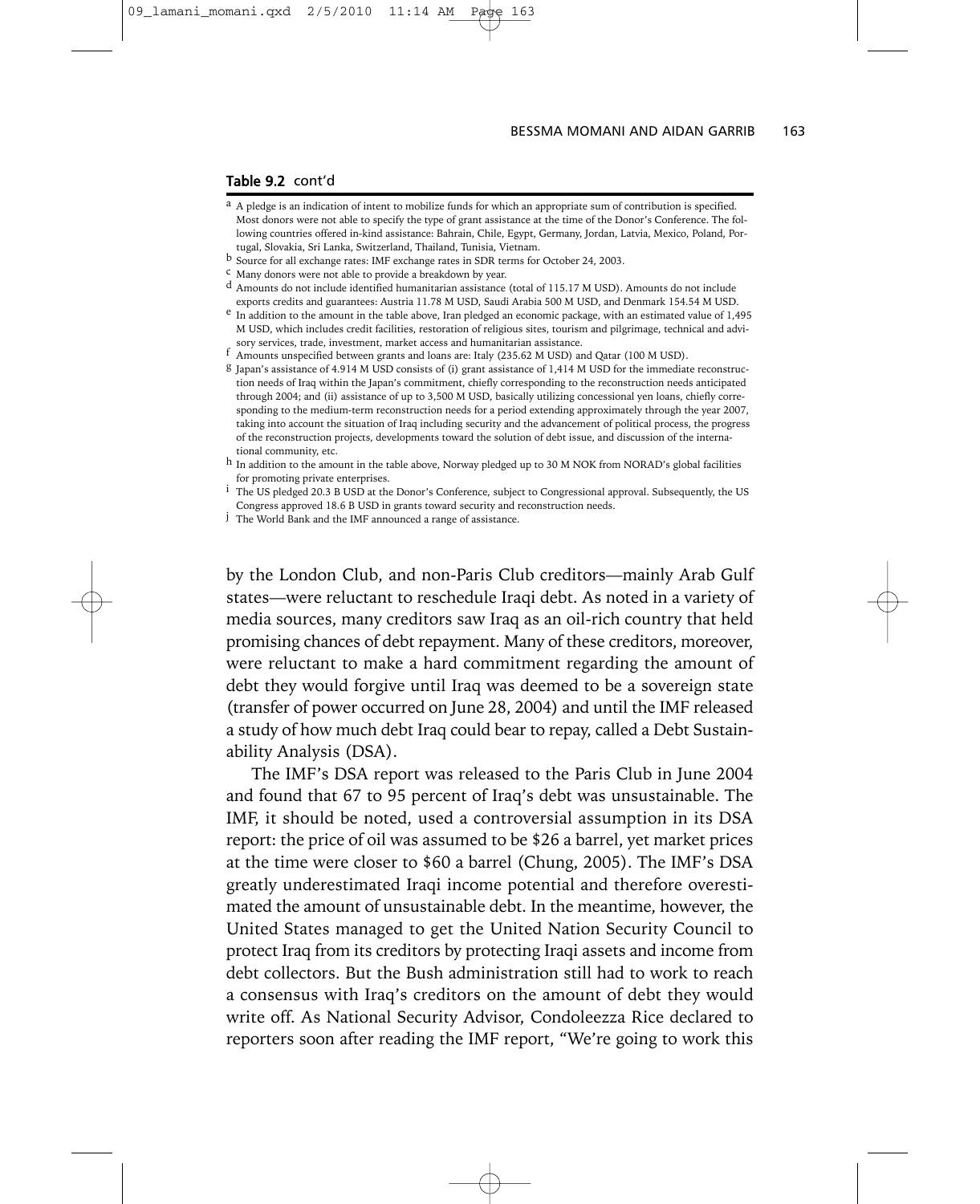

Figure 9.1 Iraq's External Public Debt, December 2005

now with people—again, people need to be clear that Iraq is not going to be capable of recovering if it has to pay a crushing debt burden. Eventually, this will go to the Paris Club, but we're still in discussion with members" (Rice, 2004). Paris Club members continued to debate in their capitals whether they would forgive 50 percent of Iraqi debt, a position favoured by Russia, France, and Germany, or 95 percent of Iraqi debt, favoured by the US and the United Kingdom (UK). In the meantime, Iraqi authorities entered into agreement with the IMF in September 2004.

The IMF's three-year Emergency Post-conflict Assessment (EPA) agreement with Iraq guaranteed \$436 million loans to Iraq in exchange for conditions that outline the ways in which Iraq would liberalize its economy.4 The Iraqi authorities did not intend to draw on the IMF loan; more importantly, the agreement would set targets and deadlines that would be used to gain the confidence of the Paris Club in Iraqi reform efforts. Specifically, under the EPA, Iraq was obliged to peg its Iraqi dinar to the US dollar and raise interest rates. Iraqi authorities were required to significantly curb spending on wages, pensions and other social programs. Structural adjustment, in the form of taking steps to privatize the country's financial sector and increasing private participation in the nation's oil industry, was also espoused. Price stability, which entailed increases in the price of gasoline, taxes on manufactured goods and cuts in consumer subsidies, was listed as an important facet of the IMF's

Source: World Bank, 2006, Data Sheet for Iraq. 10 December.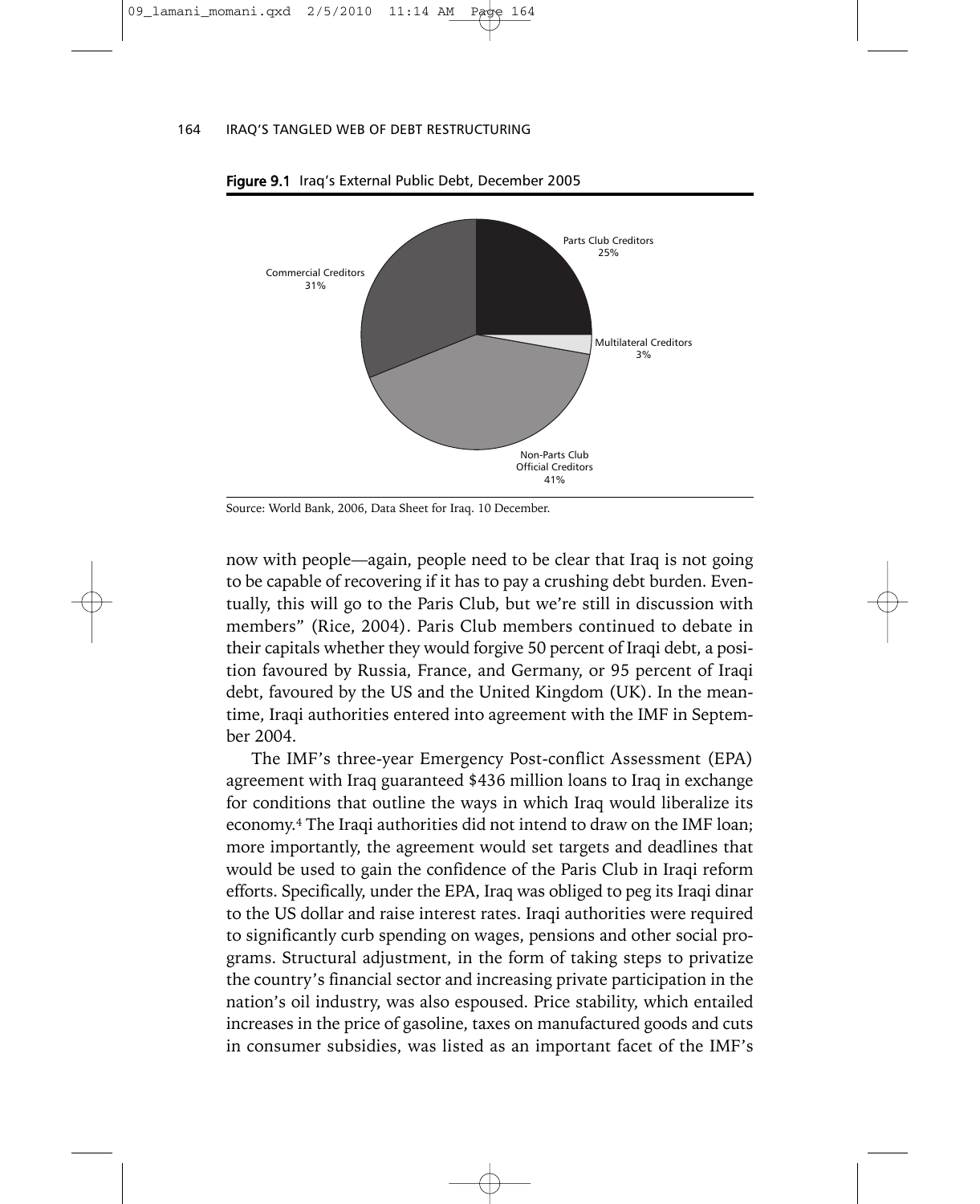conditions (see Looney, 2009).

Two months after the IMF approved the prerequisite program, the Paris Club agreed to cancel 80 percent of Iraq's debt. The US, Belgium, Canada, Italy and Japan were the first to react swiftly in the Paris Club. This would be one of the most generous debt write-offs for a middleincome country in Paris Club history; previously, former Yugoslavia had received 66 percent debt reduction after the overthrow of Milosevic. The US went further and announced it would also conditionally cancel 100 percent of its share of Iraq's debt (amounting to \$4 billion). President Bush would later add that he hoped "more nations should do the same so that the Iraqi people are not held back by the crushing burden of debt accumulated by Saddam Hussein" (Lynch, 2006). The Paris Club Agreement would be implemented in three stages, and portions of Iraqi debt would be canceled upon successful completion of each stage. In phase one, 30 percent of debt owed to the Paris Club members would be canceled immediately. This amounted to a \$11.6 billion write-off of the overall \$38.9 billion owed to Paris Club members. In phase two, another 30 percent of Iraq's debt would be canceled when a new IMF standard program, called a Stand-by Agreement (SBA), was initiated (scheduled for end-2005). In the final phase, 20 percent of Iraq's debt to the Paris Club would be canceled upon meeting the terms of the new IMF SBA agreement (originally scheduled to end in September 2008, but achieved in December 2008 under a new IMF SBA signed in Dec 2007). As is customary practice, the IMF would be in charge of monitoring Iraqi progress on economic reforms and endorsing the completion of each phase. The IMF was now entrusted with the geopolitically important task of monitoring and assessing Iraqi progress on economic reforms.

With new Iraqi elections also slated to take place in December 2005, the IMF stepped up its press briefings about its objectives for the year, in the hopes that the incoming government would honour the commitments of the previous government and continue the progress of the program. In December 2005, the IMF Executive Board approved a 15-month Standby Arrangement of \$475.4 million. Noting the difficulty of implementing the SBA, Deputy Managing Director and Acting Chair of the IMF's Executive Board Takatoshi Kato stated that: "The Iraqi authorities were successful in promoting macroeconomic stability in 2005, despite the extremely difficult security environment… [Inflationary] pressures moderated, although prices remained volatile. On the other hand, because of security concerns and capacity constraints, the implementation of structural benchmarks … was slower than envisaged" (IMF, 2005b).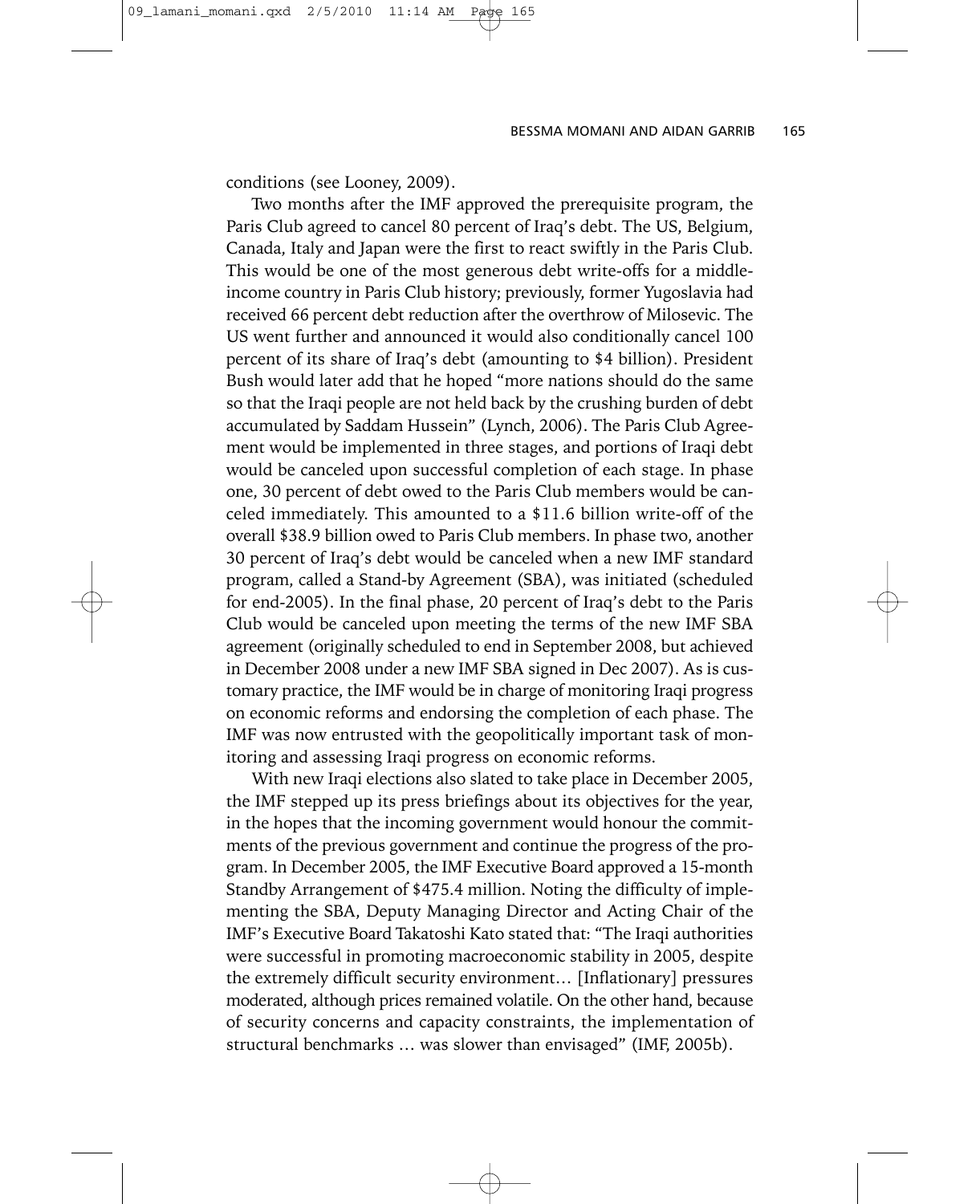The 2005 SBA meant that the IMF recommended the implementation of phase two of the Paris Club arrangement. The fund, however, explicitly called for strengthened reforms on "controlling the wage and pensions bill, reducing subsidies on petroleum products and expanding the participation of the private sector in the domestic market for petroleum products" (IMF, 2005b). The IMF staff also stressed the enormous reconstruction needs and considerable risks facing the implementation of Iraq's IMF program, "including a continuing very dangerous security situation, political uncertainties associated with the implementation of the new constitution, a possible decline in export prices and a lower than projected expansion in oil production" (IMF, 2006a: 18). Iraq continued to struggle in meeting the IMF's economic reform targets that were required to initiate the final phase of Paris Club debt cancellation.

The fund agreed to a number of extensions to the SBA, as well as waivers on conditions not met, noting considerable deterioration and slippage in almost every category of reforms. Clearly, the deteriorating security situation continued to make it difficult for Iraqi authorities to implement reforms. Specifically, IMF staff reported that the security condition remained very difficult, economic growth continued to be below target, inflation had recently begun to accelerate, structural reform had been slowed by the delay in forming a government, the pensions bill required reform before going into effect, corruption was damaging the credibility of the government and the IMF program and private imports of gasoline had not yet been liberalized. In fact, only a few items in the report noted success in Iraqi targets: mainly stable exchange rates, fiscal surpluses and government commitment to reforms (IMF, 2006b: 3–7). Although the al-Maliki government had taken steps to bring the program back on track, the momentum of reforms slowed. Controlling inflation and institution building also stalled, while the negative effect of the IMF program on the poor increased (IMF, 2007). Nevertheless, the IMF has shown that it will continue to approve Iraqi reform measures in the interest of the greater good of assisting Iraq to meet its Paris Club terms of agreement and in helping its greatest economic and political benefactor: the United States. Finally, the IMF decided to terminate the 2005 SBA in December 2007 and signed a new two-year SBA to replace the old one. This effectively bought the Iraqis more time and allowed them to renegotiate the terms of their agreement with the fund.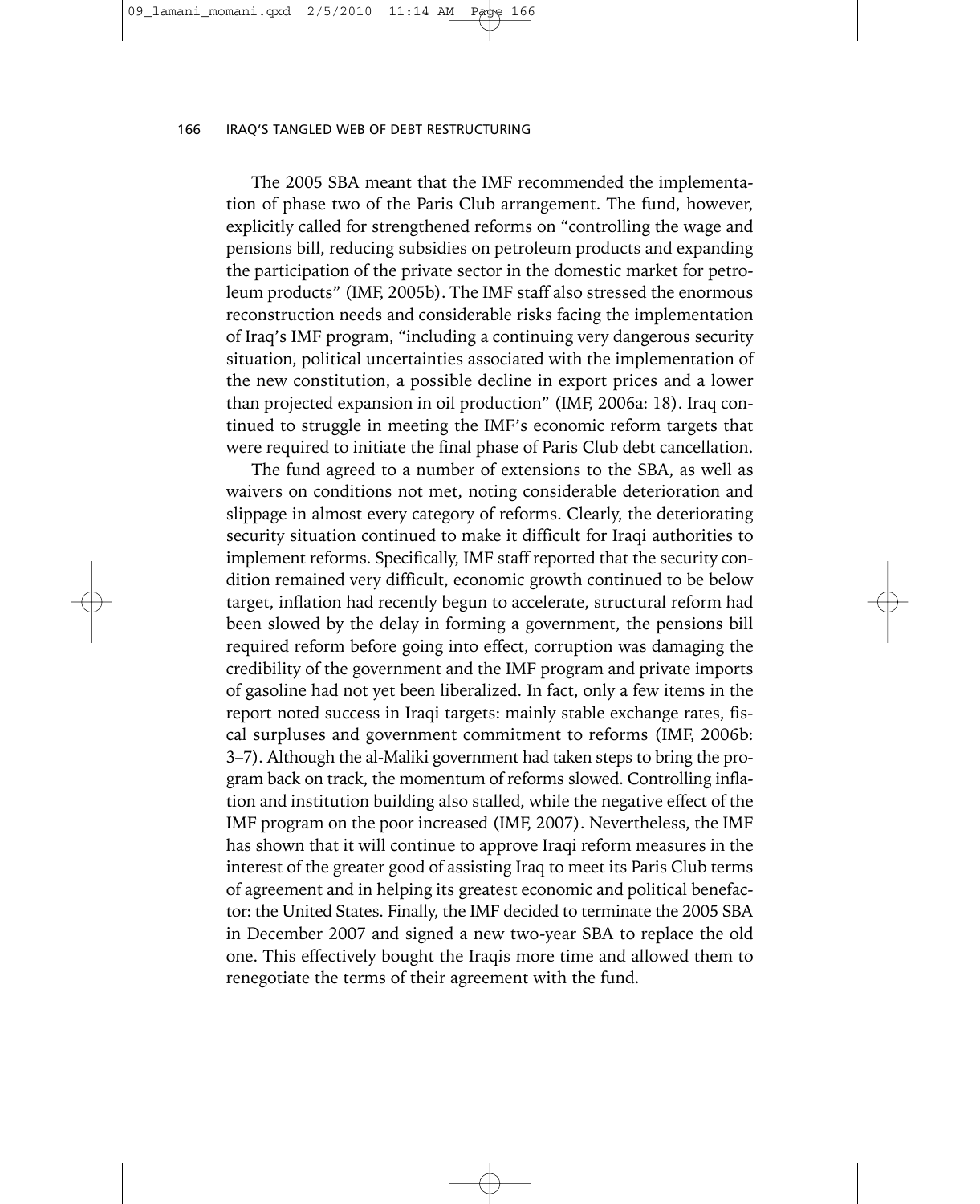# Iraq's Private Creditors

Iraq's private debt amounts to claims by commercial interests of \$20billion. Most of these commercial claims were held by Western Europe and Asia (see Figure 9.2 for geographical distribution of claims). Meetings with Iraq's private creditors first took place in Dubai in May 2005 and were followed by a number of agreements and advancements in negotiations. Iraq tried to persuade its private creditors to accept the same 80 percent debt write-off agreed to at the Paris Club, vying to follow the principle of equal treatment of Iraqi creditors. With the assistance of Ernst and Young, the Iraq Debt Reconciliation Office (IDRO) was established to invite commercial creditors to submit their claims.6 Iraqi private creditors were essentially divided into two groups: the majority were supplier credit issuers and the minority were foreign banks (see IMF, 2005a). The foreign banks formed their own coordinating body called the London Club Coordination Group (LCCG) in early 2005 and tried to invite the supplier credit issuers to join their group, so as to fully represent all of Iraq's private creditors (London Club Coordinating Group, 2005).

The LCCG of Iraq's bank creditors included Union de Banques Arabes et Franciases (UBAF) as chair, Arab International Bank (ALUBAF), British Arab Commercial Bank (BACB), Banca Nazionale del Lavoro (BNL), BNP Paribas, Gramercy Advisors and The Arab Investment Company. In June 2005, the LCCG stated their preferred outcomes:

- 1. A fair bilateral and transparent reconciliation exercise. We do not want validation of claims through a unilateral process (especially since missing files both on creditor and debtor side might jeopardize debt acknowledgement).
- 2. Recognition by the Iraqi Authorities of the LCCG as a representative creditors committee thus leading to good faith negotiations between both parties to achieve a successful private debt restructuring
- 3. A realistic offer with new instruments, taking into account the comparability of treatment clause, which does NOT mean identical treatment, as comparable NPV [Net Present Value] can be reached with different financial terms treatment. (London Club Coordinating Group, 2005)

Overestimating their bargaining leverage, the LCCG initially resisted the Paris Club terms of an 80 percent write-off and opted to negotiate directly with Iraqi authorities. Already handicapped by a "2003 UN [United Nations] Resolution preventing creditors from resolving their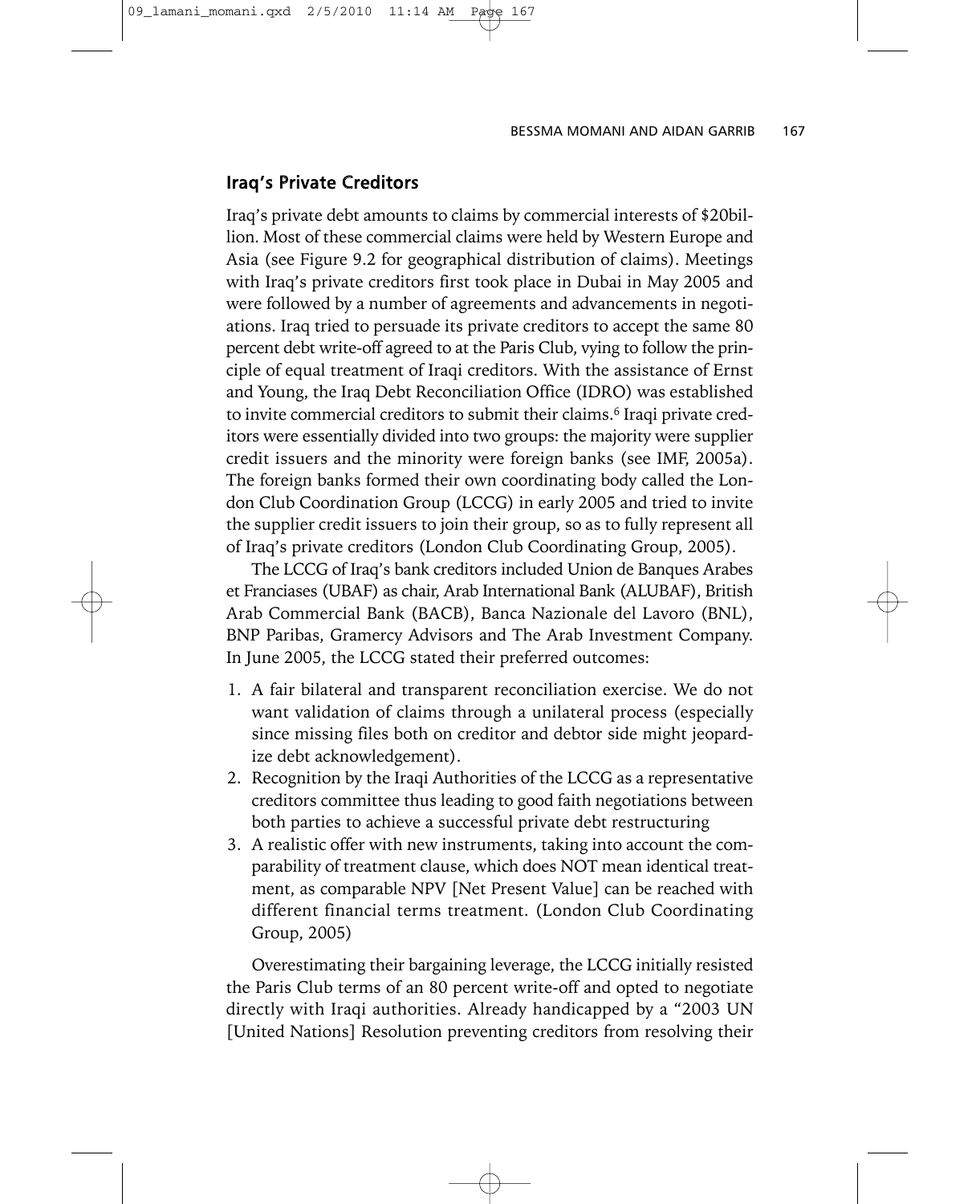

Figure 9.2 Geographical Distribution of Private Creditors, 2005

debt claims through litigation or attempting to attach liens on Iraqi energy resources until 2007" (Chung, 2005), the London Club was at the mercy of Iraqi authorities. Frustrated, complaining that Iraq "pursued a unilateral and coercive, take-it-or-leave-it approach" (Chung, 2005), the London Club was powerless and eventually succumbed to the Paris Club's rescheduling terms.

Responding to the London Club's presentation of its terms, the Iraq government offered many of its private creditors a cash buyback offer that amounted to 10.25 percent of the original loans for creditors with claims under \$35million and a debt-for-debt exchange (issuing Iraqi government bonds) for creditors with larger amounts (Government of Iraq Debt Reconciliation Office, 2005). By mid-2006, 11,776 claims had been settled with 491 commercial creditors that amounted to \$19.7 billion, or 96 percent of the value of Iraq's outstanding private credit (Government of Iraq Debt Reconciliation Office, 2006). The Iraqi government again offered the same settlement terms to the few remaining private creditors in early 2008 (closed in March 2008) and settled an additional \$1.2billion in claims. The issue of Iraq's private creditors had been effectively settled.

Source: Martin Weiss, "Iraq's Debt Relief" CRS Report for Congress. 2 October 2008, http://www.fas.org/sgp/crs/mideast/RL33376.pdf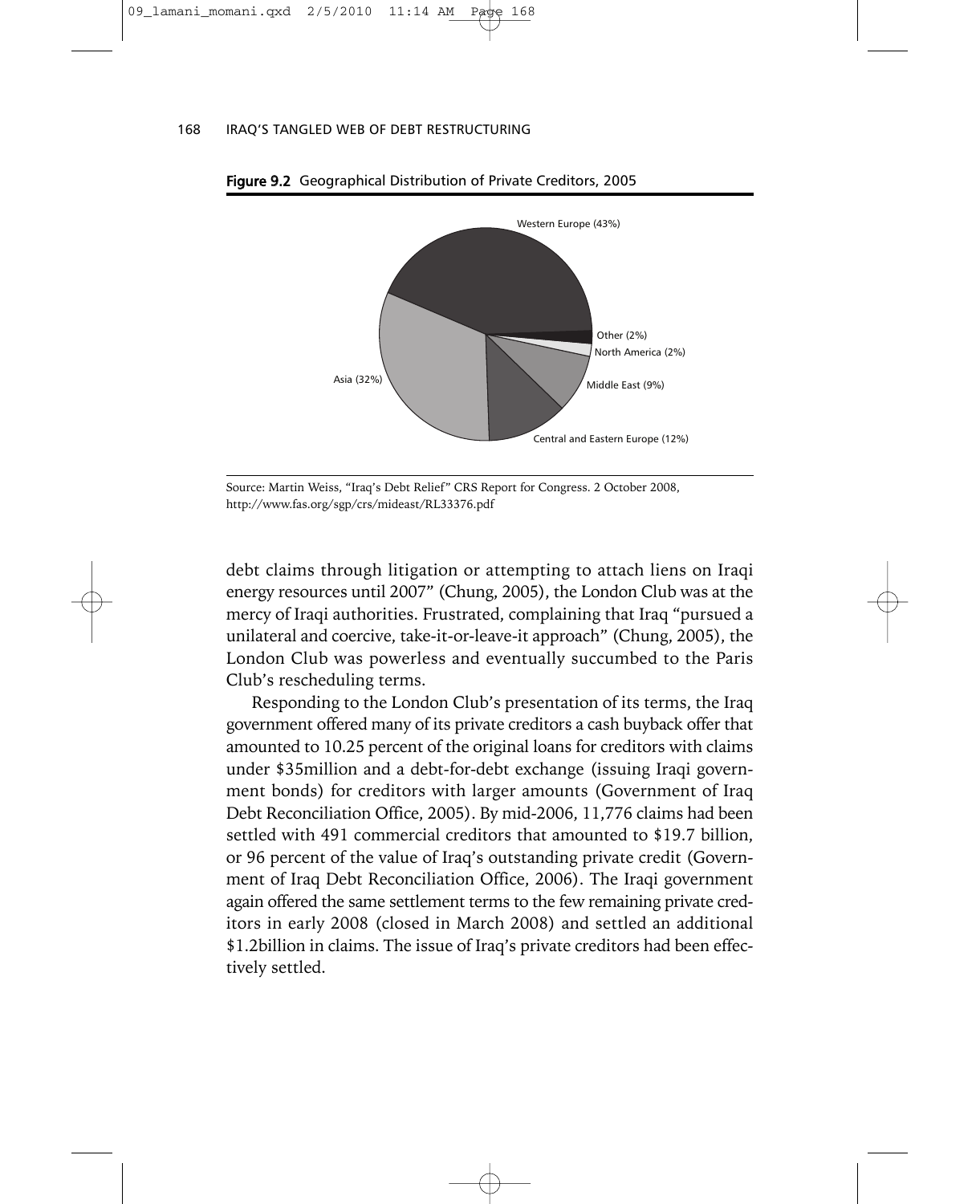# Reasserting Power in the Gulf: Iraq's Remaining Creditors

Although much of the international community's focus concerning Iraq's debt restructuring centred on the Paris Club terms, it was non–Paris Club creditors, specifically the Persian Gulf states, that held the bulk of Iraq's outstanding debt. As such, the successful redevelopment of the Iraqi economy was heavily dependent upon securing debt relief from the Gulf States. Iraq's debt forgiveness reached a low point in December 2003, when Saudi Arabia, Kuwait, the UAE, and other Gulf nations refused US calls to forgive more than \$40 billion in debt (*New York Times*, 2003). It was not surprising that the Gulf States were uncooperative; in part, this was because they had once been the target of Saddam Hussein's transgressions. These countries had also realized that their large creditor role gave them significant leverage in negotiating debt relief with the United States. Facing mounting domestic political pressure to end the war, it became clear to the Bush administration, that the only way to do so successfully, or while saving face at the very least, was to provide the conditions for the redevelopment of Iraq's economy, in the hopes that the possibility of a better future might quell the violence.

In May 2007, US Secretary of State Condoleezza Rice met with the Iraqi Prime Minister Nouri al-Maliki to discuss steps that the Iraqi leadership must take to secure debt relief from its Gulf neighbours. Among those commitments, Rice noted that Iraq must begin the process of national reconciliation, hold provincial elections and a constitutional review and dismantle militias (Kralev, 2007). This was echoed by America's Ambassador to the United Nations, who told the body, "Iraq's main creditors, including Saudi Arabia, will not write off billions of dollars in debt until they see progress on national reconciliation, economic reform and security" (Lederer, 2007b). At the same time, Vice President Cheney traveled to Egypt to urge nations in the region to cancel Iraq's debt (Xuequan, 2007).

Under the auspices of the United Nations and the World Bank, the US urged nations to join the International Compact for Iraqi debt forgiveness in a May 2007 meeting held in Sharm al-Sheikh, Egypt.6 The meeting was attended by 60 nations, including many of Iraq's neighbours in the Gulf, and 12 regional and international organizations. Iraqi officials presented a five-year plan to implement democratic governance, economic reforms and commitment to work with the international political and economic community (Republic of Iraq, 2008). Specifically, the Iraqis signalled their intention to give Sunnis more political power by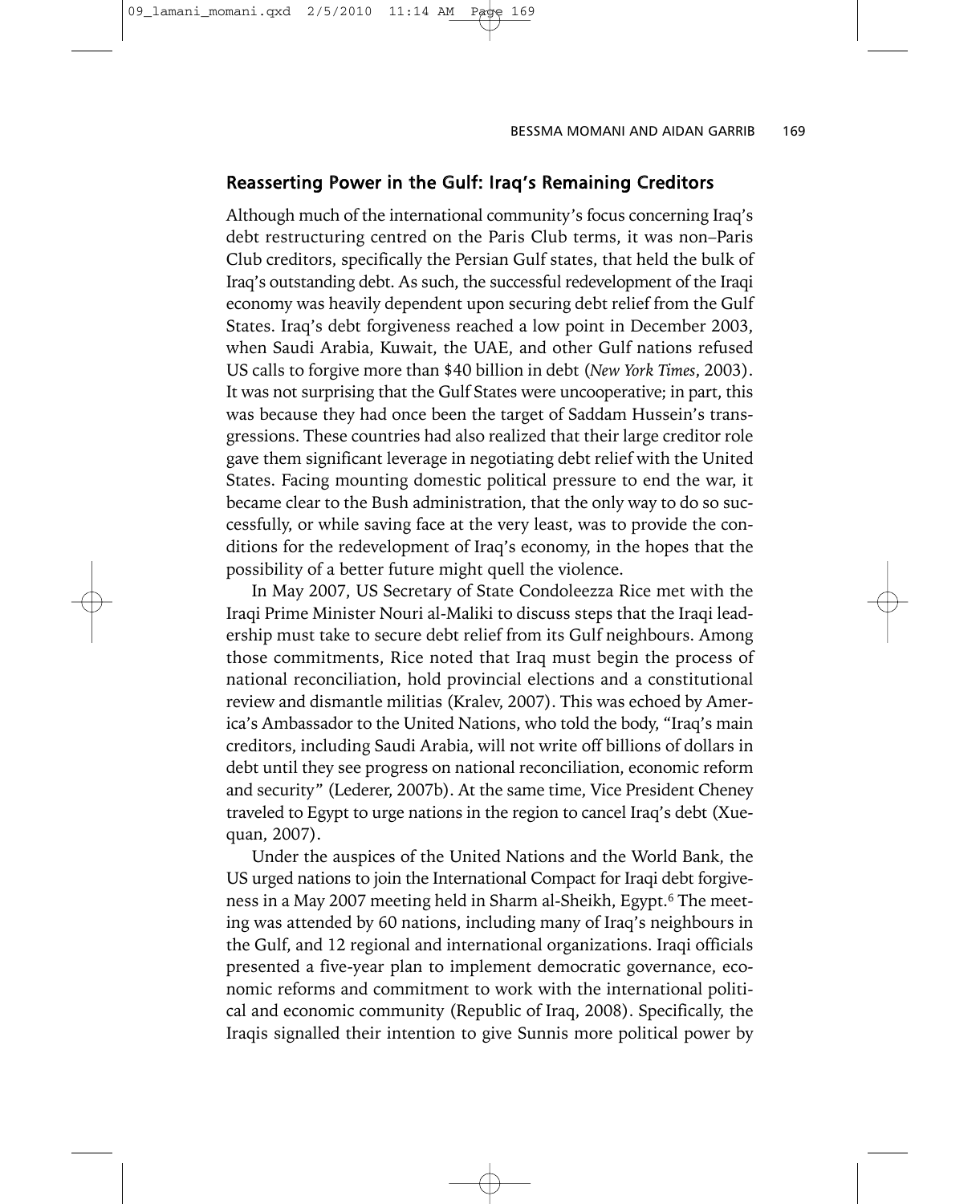09\_lamani\_momani.qxd 2/5/2010

amending the constitution and allowing former Baathists to return to public life. The meeting produced commitments of \$3 billon composed mainly of debt relief and bilateral agreements to apply Paris Club terms.<sup>7</sup> Moreover, a number of countries made new pledges of approximately \$700 million in aid or grants. International support for the compact, however, was less than enthusiastic. Saudi Arabia, Kuwait, Russia, Qatar and the United Arab Emirates, holding a significant amount of Iraq's debt, refused to provide debt forgiveness or relief at the International Compact meeting.

By the second International Compact for Iraq meeting, hosted by Sweden in May 2008, Russia had announced that it would forgive part of Iraqi debt (60 percent of reduced debt stock of \$4.5billion). Similarly, China had stated in June 2007 in its official newspaper that it would also forgive Iraqi debt (reported by some to be worth \$8.5billion), but did not state how much would be forgiven and when. Chinese and Iraqi officials are said to have signed a memorandum of understanding, but little else has been disclosed, and this debt forgiveness, to date, has yet to be realized. Both the Russians and the Chinese wanted greater investment access to Iraq's oil industry. Moreover, both had lucrative oil investment contracts with the Saddam Hussein regime that were canceled by the transitional government. Revival or recognition of these contracts was a factor in both the Russian and Chinese bargaining over debt forgiveness and restructuring.

With little progress made in Stockholm, Rice went to Bahrain and Kuwait in April 2008 to join in meetings of Gulf leaders. Again, she urged them to provide Iraq debt relief and to open diplomatic missions in Baghdad. Subsequently, the United Arab Emirates announced 100 percent debt cancellation of \$7billion owed in July 2008. This effectively left Iraqi debt owed to Saudi Arabia (estimated at \$30billion), Kuwait (estimated at \$27 billion) and Qatar (estimated at \$4billion); the first two were effectively the largest overall creditors that were still uncommitted to debt forgiveness.8 That said, prior to the 2007 International Compact meeting, Saudi Arabia's foreign minister had announced that the Kingdom would forgive Iraq of its debts along Paris Club terms, but made no public pledge during the meeting, dashing hopes of analysts and Iraqi officials. According to one UN official, part of the impasse had to do with disagreements between Saudi Arabia and Iraq on the total amount owed. Neither party kept written records of the transactions and no formal agreement had been kept (Lederer, 2007a). After the Stockholm meeting, the Saudis continued to hint that they would use the Paris Club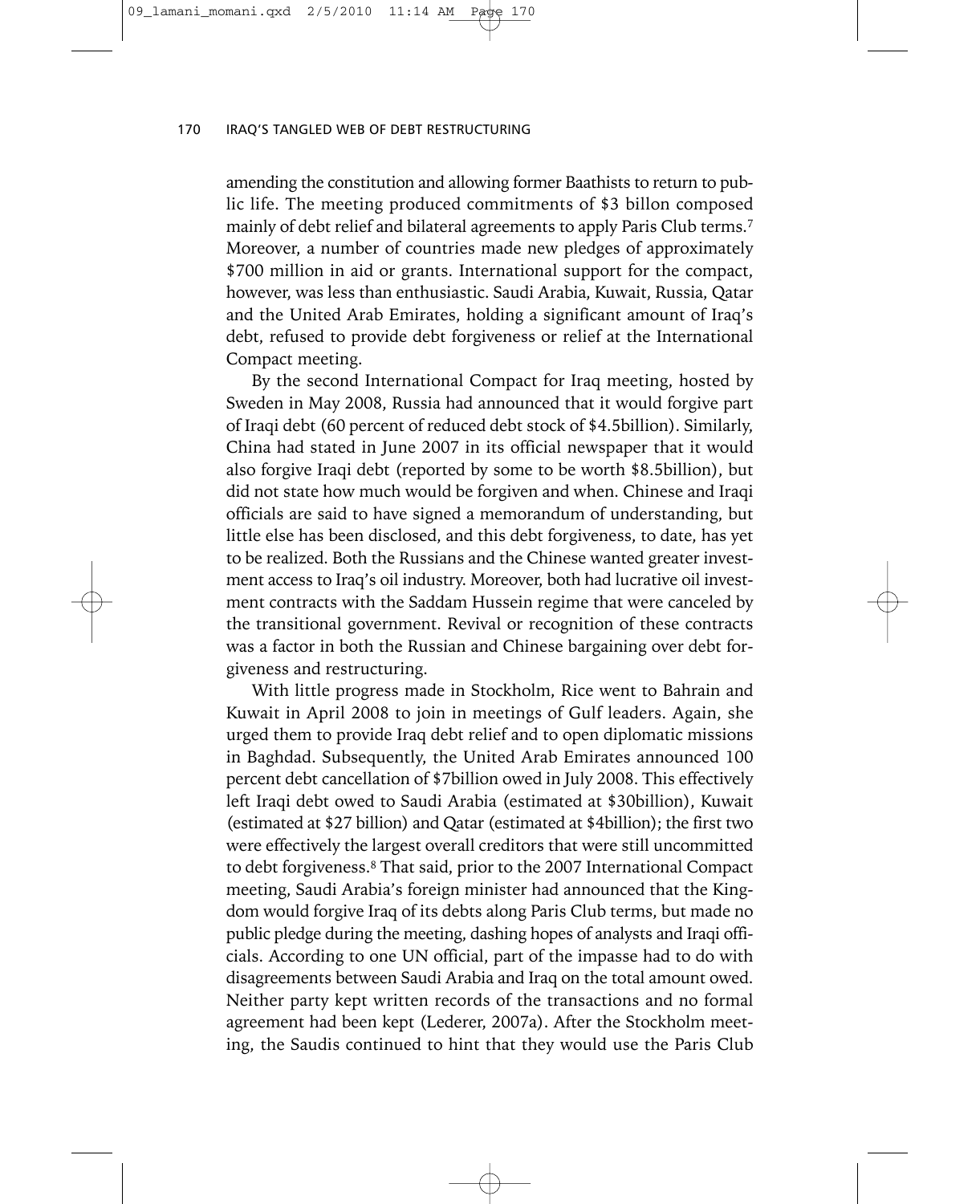terms to forgive Iraqi debt, but this failed to materialize again. To add insult to injury, both Saudi Arabia and Kuwait sent junior ministers to the Stockholm meeting, a move that has been interpreted as dismissive of the meeting.

Instead of reconstruction contracts or investment opportunities in Iraq, the remaining Gulf countries with debt owed to them demanded something more onerous: they demanded that national reconciliation become tied to the issue of debt relief. Fearing that civil strife in Iraq would cross into their respective territories, the Gulf States demanded Iraqi national reconciliation as their price for debt relief. Initially, this seemed to resonate well with the American political establishment, as both senior legislators and Bush administration officials had urged the Shi'a-led Iraqi government to start a process of national reconciliation in an attempt to pacify the violence ravaging the country and bring American troops home. The US obliged, and Condoleezza Rice urged Iraqi Prime Minister Nouri al-Maliki to meet these international demands and carry out its commitments to receive conditional international support in return. Besides paying lip service to the idea at the International Compact for Iraq meeting, the Iraqi regime was largely unresponsive. The political rift between Iraq and the US widened when al-Maliki publicly chastised President Bush, who was under significant pressure from US Senators who publicly demanded greater effort on national reconciliation (Karim, 2007).

The Gulf States were suspicious of the growing power wielded by Iran's influence over Shi'a leaders in Iraq, which also troubled Iraq's Sunni neighbours. Saudi Arabia continued to fear the influence Iraq's Shi'a would have on its own minority groups as well as the spill over of al-Qaeda-inspired militia into its territory (McMillan, 2006). Kuwait was also reluctant to forgive Saddam's debt, and understandably so, as much of it had been incurred through Saddam Hussein's attempts to annex the country. The Gulf States, many of which had felt the brunt of Saddam's aggression, were not about to give up Iraq's debt without gaining something in return. The Gulf States realized this position of strength early on, and refused to write off their share of Iraqi debt in line with the Paris Club conditions. In fact, calls for a write-off from the most senior US officials were, and perhaps will continue to be, politely ignored.

# Conclusion

Clearly, the relationship between Iraq and its creditors can be charac-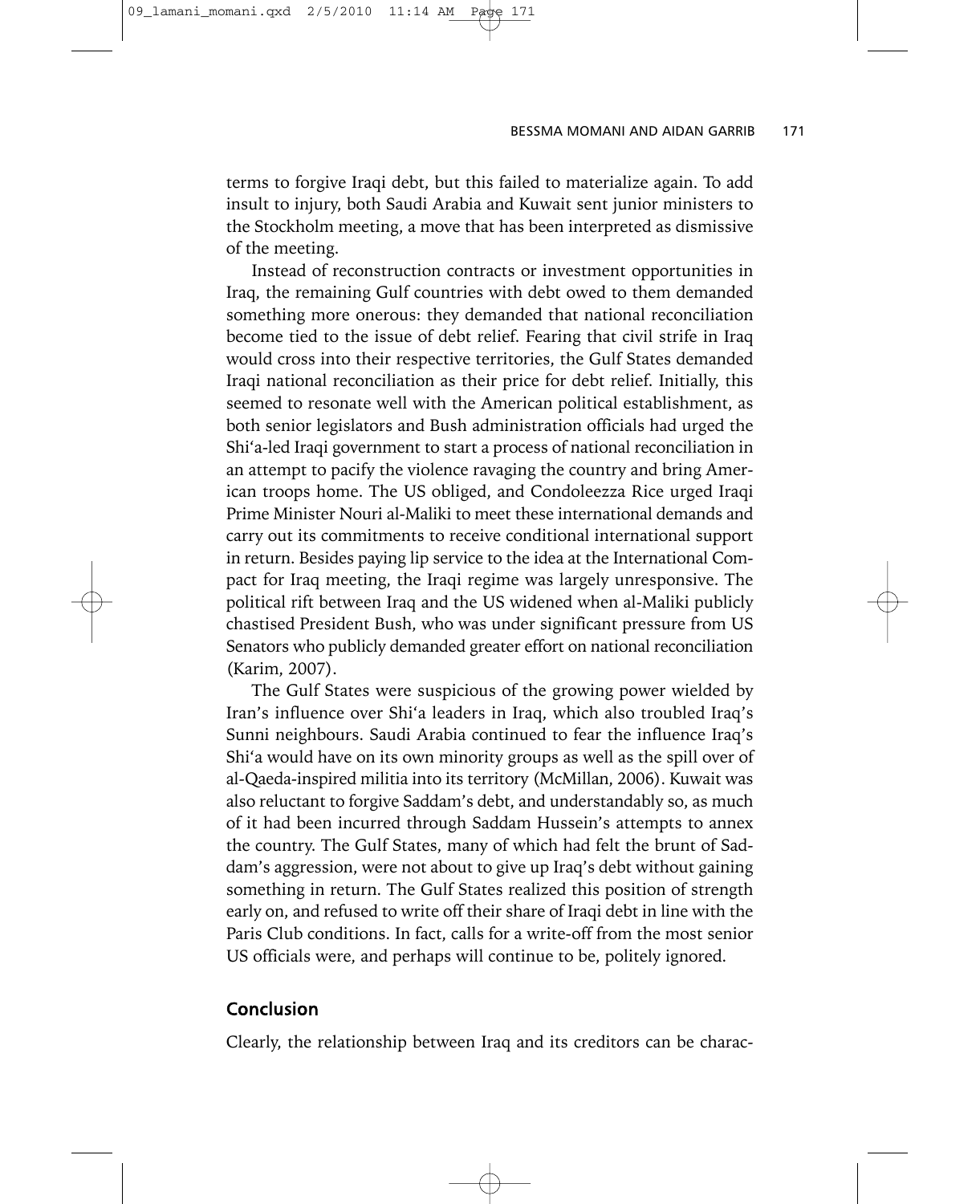terized as a tangled web. For the greater part of the negotiations, the US and Iraq seemed to wield most of the leverage. The US negotiated with other Paris Club creditors to achieve lenient debt cancellation terms for Iraq. No doubt the US influence on the UN Security Council was instrumental in leading to the resolution that allowed Iraq to be shielded from its creditors early on in the debt restructuring process. This unprecedented move effectively gave Iraq an upper hand in subsequent negotiations and helped to rewrite the rules on how the international debt restructuring regime worked. The generous terms received at the Paris Club are attributable to the strong influence of the United States in the Club. Similarly, subsequent agreement of the IMF and continued waivers, extensions and, most importantly, a favourable debt sustainability assessment are all attributable to US pressure at the IMF, a familiar tactic for the United States in dealing with geostrategic countries in the Middle East (Momani, 2004). Iraq, an oil-rich nation with access to international liquidity that was abundant at the time, received generous Paris Club terms of repayment thanks to American intervention in the IMF staff's DSA analysis.

Iraq, for its part, took a strong hand with its private creditors, forcing them to accept unfavourable Paris Club conditions. Ultimately, all of Iraq's private creditors had settled with Iraq and on the terms that Iraq had dictated. Iraqi strength in its negotiations with the private creditors was attributable to the following factors. First, the geographical dispersion of the private creditors was wide, and the amount held per individual firm or commercial entity was relatively small. This allowed Iraq to effectively segment its private creditors to its satisfaction. In addition, the precedent set by the Paris Club to give such generous debt forgiveness had set the stage for Iraq to seek comparability of treatment among all its creditors. The private creditors were eventually forced to accept the generous Paris Club terms. Indeed, the Iraq case not only spurred legal debates over the role and use of odious debt, but the case would be remembered as a historically generous debt relief package (see Gulati and Skeel, 2007).

It was not until the Gulf States effectively ignored Paris Club terms, as well as US pressure, that the tables turned on Iraq. Both Saudi Arabia and Kuwait were effectively the largest creditors and have continued to politely ignore the conditions proposed by the Iraqis and the United States. After all, these two countries had little to gain in cross-border trade with Iraq and access to foreign investment contracts. For both of these Gulf states, the perception that Iran wields significant influence in Iraq's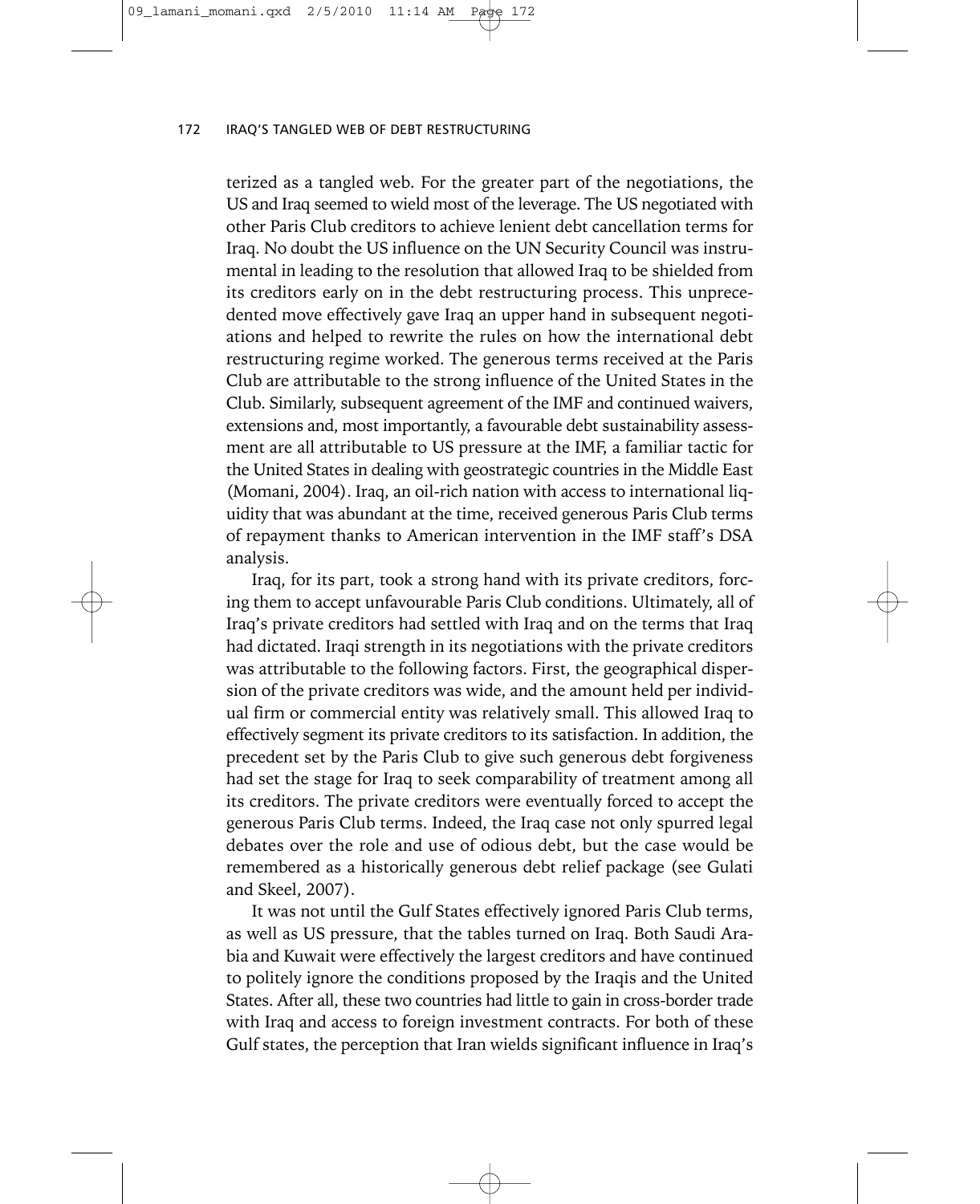### BESSMA MOMANI AND AIDAN GARRIB 173

Shi'a led government and the belief that Iraq has yet to pay for its past aggressions were main factors in their dismissal of calls to forgive debt owed to them. Without political resolution of the issues raised by the Gulf States and a change in regional dynamics in the Gulf, the issue of Iraq's debt restructuring will remain unresolved. The case of Iraqi debt restructuring demonstrates that the reintegration of Iraq into the Gulf neighbourhood has yet to be realized.

# Notes

09\_lamani\_momani.qxd 2/5/2010 11:14

- 1 At the same time, the US sponsored United Nations Security Council Resolution (UNSCR) 1483, which decreased Iraqi reparations to people and firms affected by Iraq's 1990–91 invasion of Kuwait. The new UN resolution required Iraq to place 5 percent, down from 25 percent, of its oil export earnings into a compensation fund. See http://www.foreignpolicy.org.tr/documents/210503.pdf.
- 2 Creditor states in attendance included: Australia, Austria, Belgium, Canada, Denmark, Finland, Germany, Italy, Japan, Republic of Korea, Netherlands, Russian Federation, Spain, Sweden, Switzerland, United Kingdom and United States of America.
- 3 The Baker appointment raised some controversy in early 2004 when it appeared that the Carlyle Group, a firm that Baker has vested financial and political interests in, was attempting to represent Kuwait in trying to retrieve all of its debt from Iraq. This conflict of interest was exposed by Naomi Klein (2004).
- 4 Soon after receiving the conditions of their debt relief, the Iraqi National Assembly declared that "[Iraq's] debts are odious and this is a new crime committed by the creditors who financed Saddam's oppression." See: Al-Ali, 2004.
- 5 See *Government of Iraq Debt Reconciliation Office*, available from http://www .eyidro.com/.
- 6 A follow up meeting of the International Compact with Iraq (ICI) took place in Stockholm on May 29, 2008.
- 7 Egypt, Bulgaria, Poland, and Slovenia all agreed to debt forgiveness at the meeting.
- 8 Based on estimates by Jubilee Iraq, see: http://www.jubileeiraq.org.

# Works Cited

Al-Ali, Zaid (2004). "The IMF and the Future of Iraq." *Middle East Report Online*. December 7. Available at: http://merip.org/mero//mero120704.html.

- Beattie, Alan (2003). "US in Push for Iraqi Debt Relief." *Financial Times Online*, In Depth: Iraq, April 11. Available at: http://search.ft.com/ftArticle?query-Text=Alan+Beattie.+percentE2 percent80 percent9CUS+in+push+for +Iraqi+Debt+Relief percentE2 percent80 percent9D+Financial+Times&aje =true&id=030410008240&ct=0.
- Bush, US President, George W. (2003). "President Bush discusses the Economy at the Home Depot in Maryland." Maryland: Speech to the public. Decem-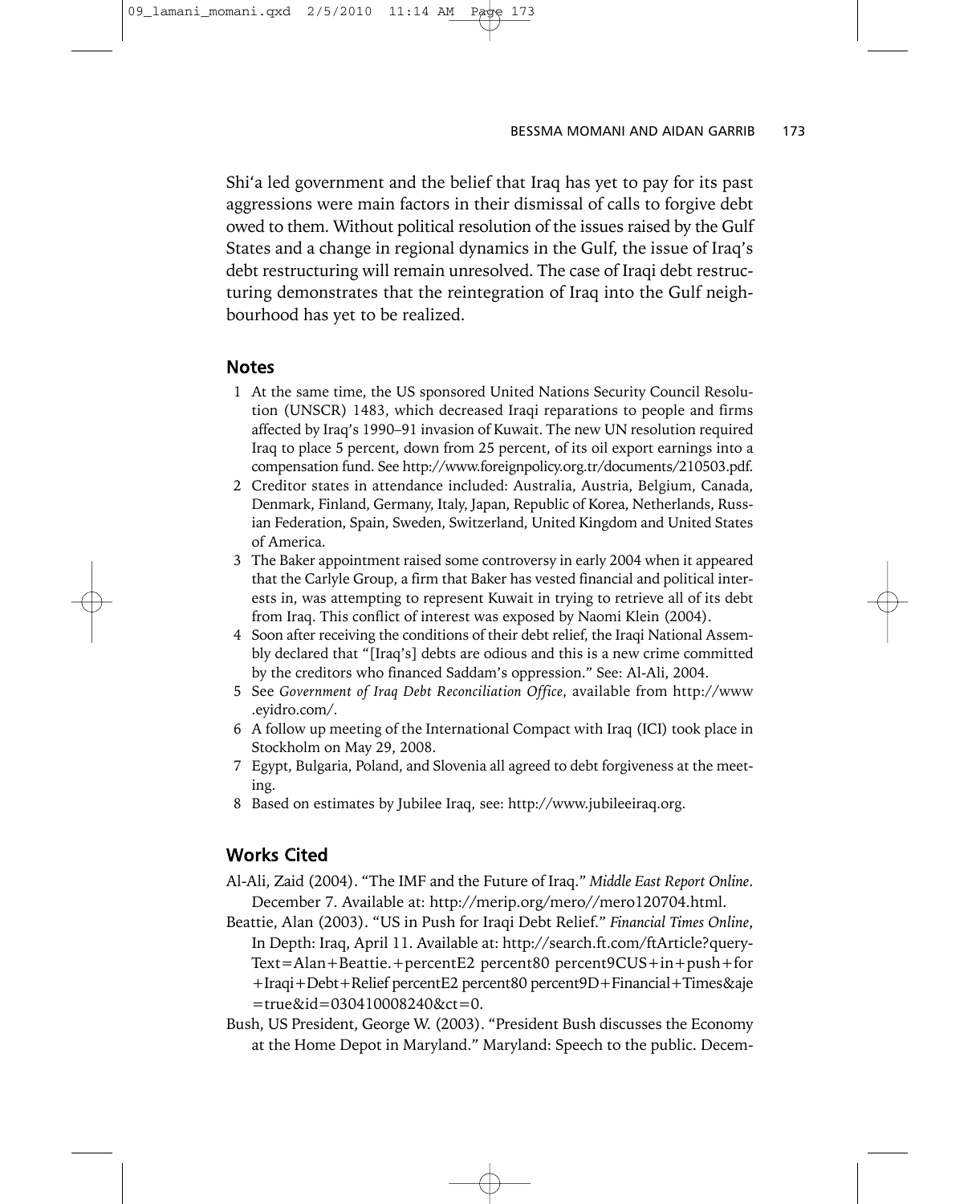ber 5.

- Callaghy, Tom (2004). *Innovation in the Sovereign Debt Regime: From the Paris Club to Enhanced HIPC and Beyond*. Washington, DC: World Bank.
- Chung, Joanna (2005). "Iraq's Debt Solution Ruffles Feathers." *Financial Times.* December 21. Available at: http://www.ft.com/cms/s/0/ba122474–71c5–11 da-836e-0000779e2340.html.
- Germain, Randall (2002). "Reforming the International Financial Architecture: The New Political Agenda" in *Global Governance: Critical Perspectives*, edited by Rorden Wilkinson and Steve Hughes. Pages 17–35. London: Routledge.
- Government of Iraq Debt Reconciliation Office (2005). "Iraq Announces Terms of Commercial Debt Settlement Offer." Ernst & Young. July 26. Available at: http://www.eyidro.com/iraqterms.pdf.
	- ———(2006). "Iraq Announces Conclusion of Commercial Debt Settlement." Ernst & Young. July 18. Available at: http://www.eyidro.com/doc/Iraq\_ Annnounces Conclusion of Commercial Debt Settlement.pdf.
- Gulati, Mitu and David A. Skeel, Jr. (eds.) (2007). "Odious Debts and State Corruption." *Law and Contemporary Problems* (Special Edition). Vol. 70, No. 4 (Autumn).
- Helleiner, Eric and Geoffrey Cameron (2006). "Another World Order? The Bush Administration and HIPC Debt Cancellation." *New Political Economy*. Vol. 11, No. 1 (March): 125–40.
- International Monetary Fund (2005a). "Iraq: 2005 Article Consultation—Staff Report; Staff Supplement; Public Information Notice on the Executive Board Discussion; and Statement by the Executive Director for Iraq." International Monetary Fund, IMF Country Report No. 05/294. Page 13. Available at: http://www.imf.org/external/pubs/ft/scr/2005/cr05294.pdf.
- -(2005b). "IMF Executive Board Approves First Ever Stand-By Arrangement for Iraq." Washington, DC: International Monetary Fund, Press Release No. 05/307. December 23.
- -(2006a). "Iraq: Request for Stand-By Arrangement—Staff Report." Washington, DC: International Monetary Fund, IMF Country Report No. 06/15. January 13.
- ———(2006b). "Iraq: First and Second Reviews Under the Stand-By Arrangement." International Monetary Fund, IMF Country Report No. 06/301. August 3.
- -(2007). "Iraq: Third and Fourth Reviews Under the Stand-By Arrangement." International Monetary Fund, IMF Country Report No. 07/115. March.
- Kahler, Miles (1993). "Bargaining with the IMF: Two Level Strategies and Developing Countries" in *Double-Edged Diplomacy: International Bargaining and Domestic Politics*, edited by Peter Evans et al. Pages 363–92. Berkeley, CA: University of California Press.
- Karim, Ammar (2007). "Iraqi Leaders Vow to Boost National Reconciliation."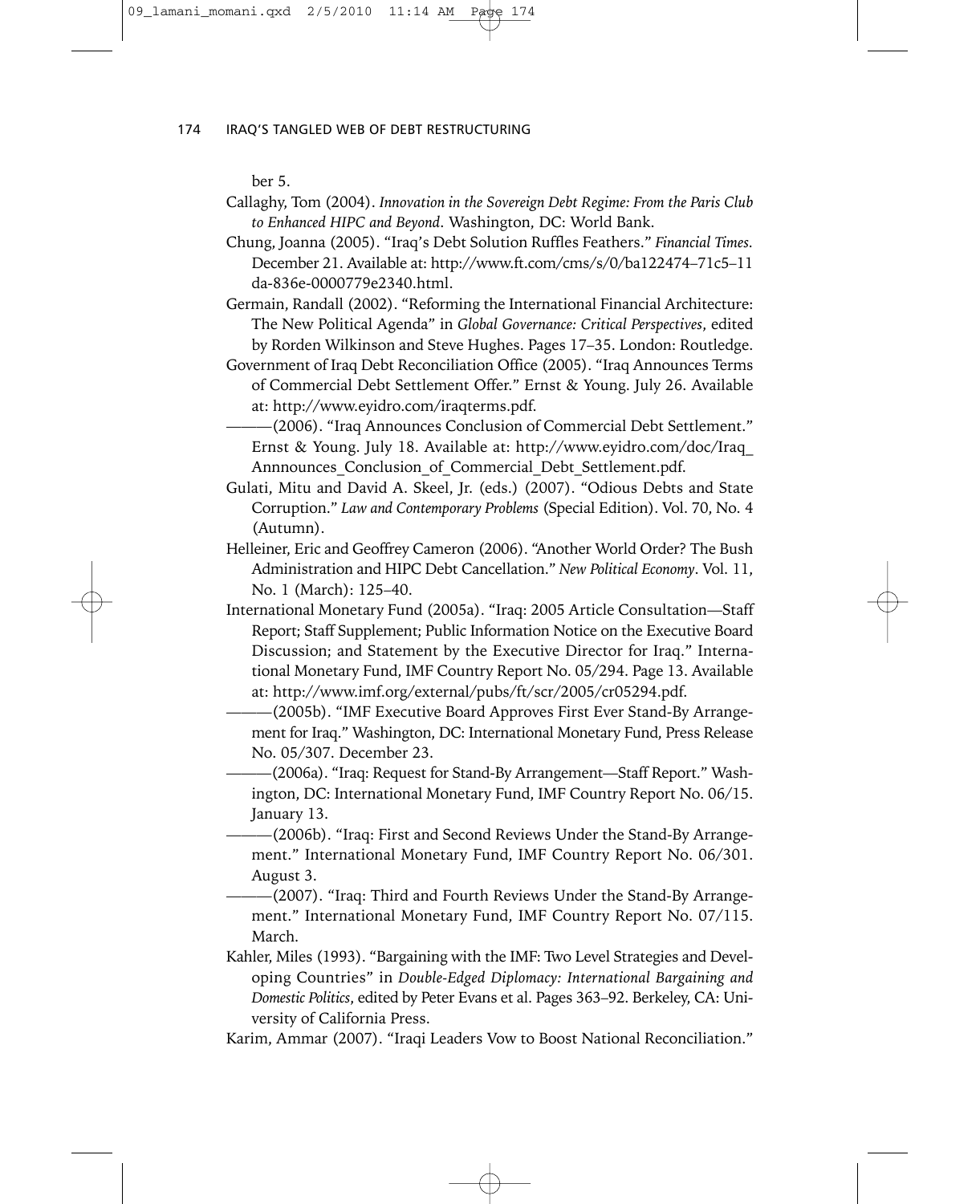*Middle East Times*. August 27.

09\_lamani\_momani.qxd 2/5/2010 11:14

- Klein, Naomi (2004). "James Baker's Double Life**.**" *The Nation***.** October 12. Available at: http://www.thenation.com/doc/20041101/klein.
- Kralev, Nicholas (2007). "Conference on Iraq Lacks Relief for Debt." *Washington Times.* May 5.
- Lederer, Edith M. (2007a). "No Immediate Debt Relief for Iraq." *Washington Post.* May 4. Available at: http://www.washingtonpost.com/wp-dyn/content/ article/2007/05/03/AR2007050300991.html.
- ———(2007b). "Iraq Debt Relief Depends on Progress." Associated Press*.* May 18.
- Lipson, Charles (1985). *Standing Guard: Protecting Foreign Capital in the Nineteenth and Twentieth Centuries*. Berkeley, CA: University of California Press.
- London Club Coordinating Group (2005). "Iraq: LCCG Presentation to Paris Club Creditors." Paris. June 15. Available at: http://www.clubdeparis.org/ sections/communication/archives-2005/rencontre-du-club-de/download File/attachment3\_file/LCCGtoParisClubwebsitev2.pdf?nocache=117550647 4.25.
- Looney, Robert (2004). "The IMF's Return to Iraq." *Challenge.* Vol. 49, No. 3 (May/June): 68–82.
- Lynch, David J. (2006). "Iraq Takes Another Step toward Conquering Debt." *USA Today.* January 18. Available at: http://www.usatoday.com/money/world/ 2006–01–18-iraq-usat\_x.htm.
- McClellan, Scott, White House Press Secretary (2003). "White House Press Briefing." Washington, DC: Speech to the White House Press Corps. December 12.
- McMillan, Joseph (2006). "Saudi Arabia and Iraq. USIP Special Report." Washington, DC: United States Institute of Peace. January.
- Mikulski, Barbara, US Senator (D-MD) (2003). "Iraq (Supplemental Appropriations on Iraq Debate)." Washington, DC: Debate at the United States Senate. October 15.
- Momani, Bessma (2004). "American Politicization of the International Monetary Fund." *Review of International Political Economy.* Vol. 11, No. 5 (December): 880–904.
- *The New York Times* (2003). "Easing Iraq's Debt Burdens." *New York Times Editorial.* December 21. Sec 4, Page 8 of the New York edition.
- Republic of Iraq (2008). "The International Compact with Iraq." July 4. Available at: http://www.iraqcompact.org/en/default.asp.
- Rice, Condoleezza, National Security Advisor (2004). "Press Briefing by National Security Advisor Dr. Condoleezza Rice on The President's Trip to Ireland and Turkey." Washington, DC: Speech to International Press. June 24. Available at: http://georgewbush-whitehouse.archives.gov/news/releases/2004/06/ 20040624–5.html.
- Sanford, Jonathan E. (2003). *Iraq's Economy: Past, Present, Future*. Washington, DC: